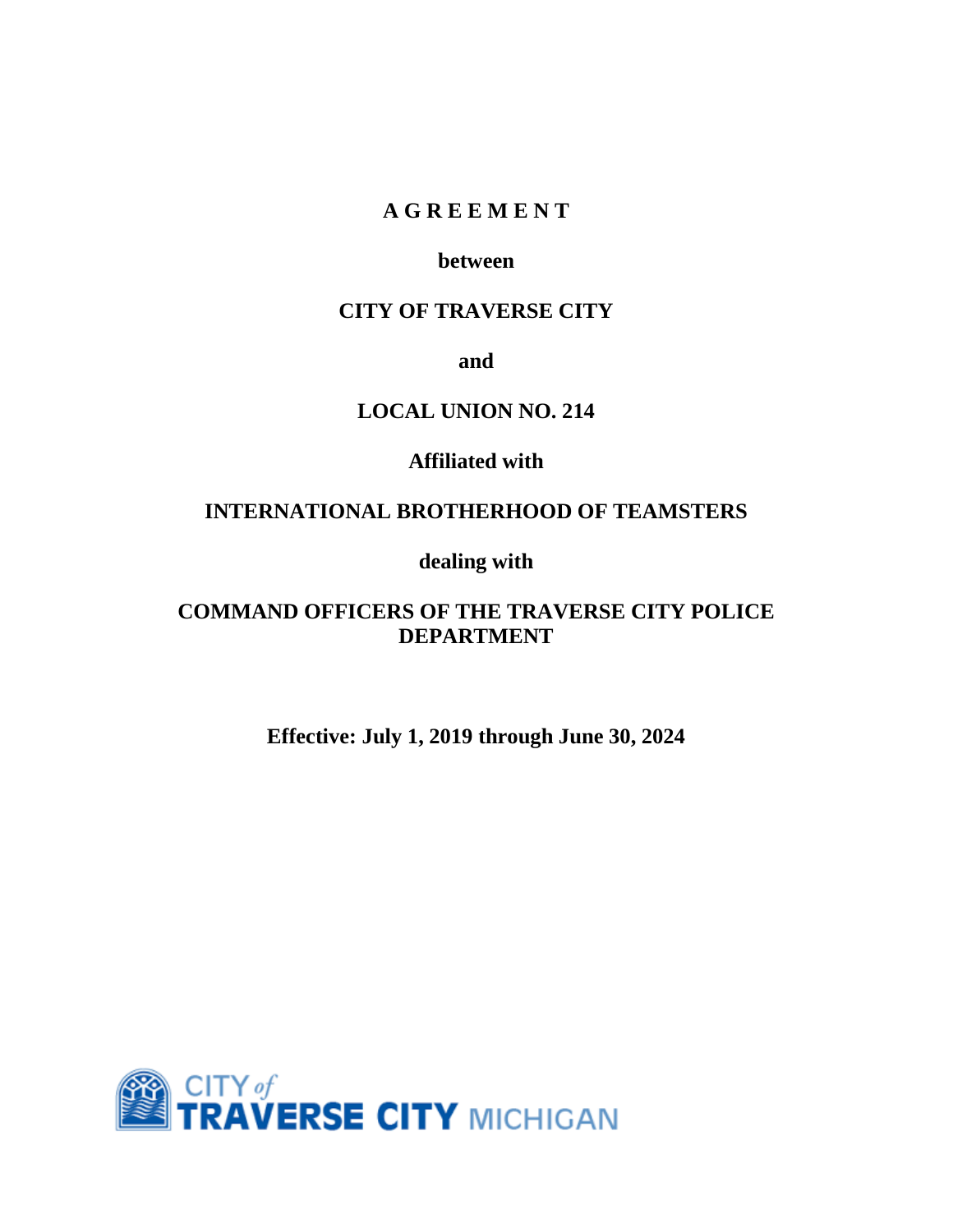*This page is intentionally left blank*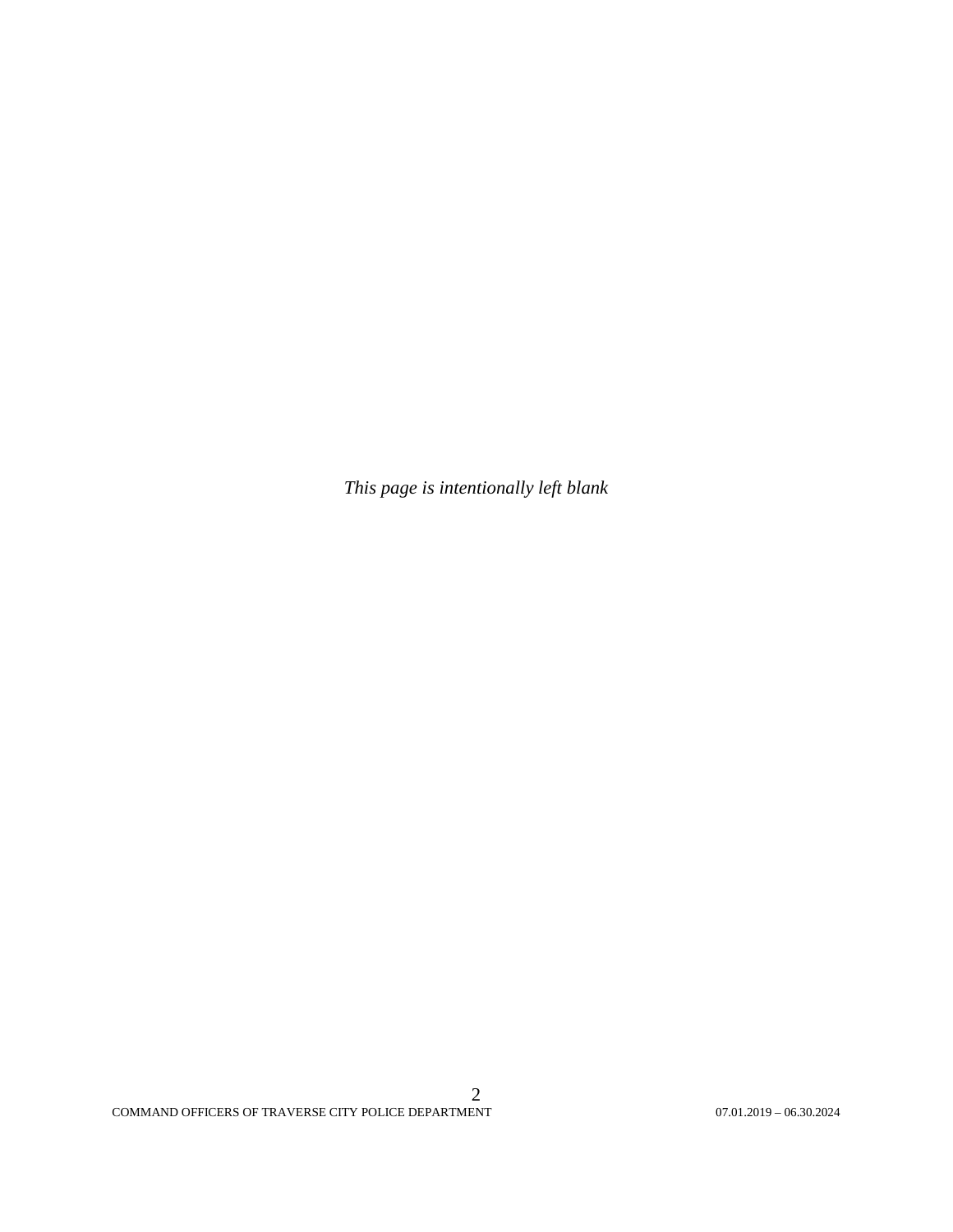# **Table of Contents**

| <b>ARTICLE VII.</b> |  |
|---------------------|--|
|                     |  |
|                     |  |
|                     |  |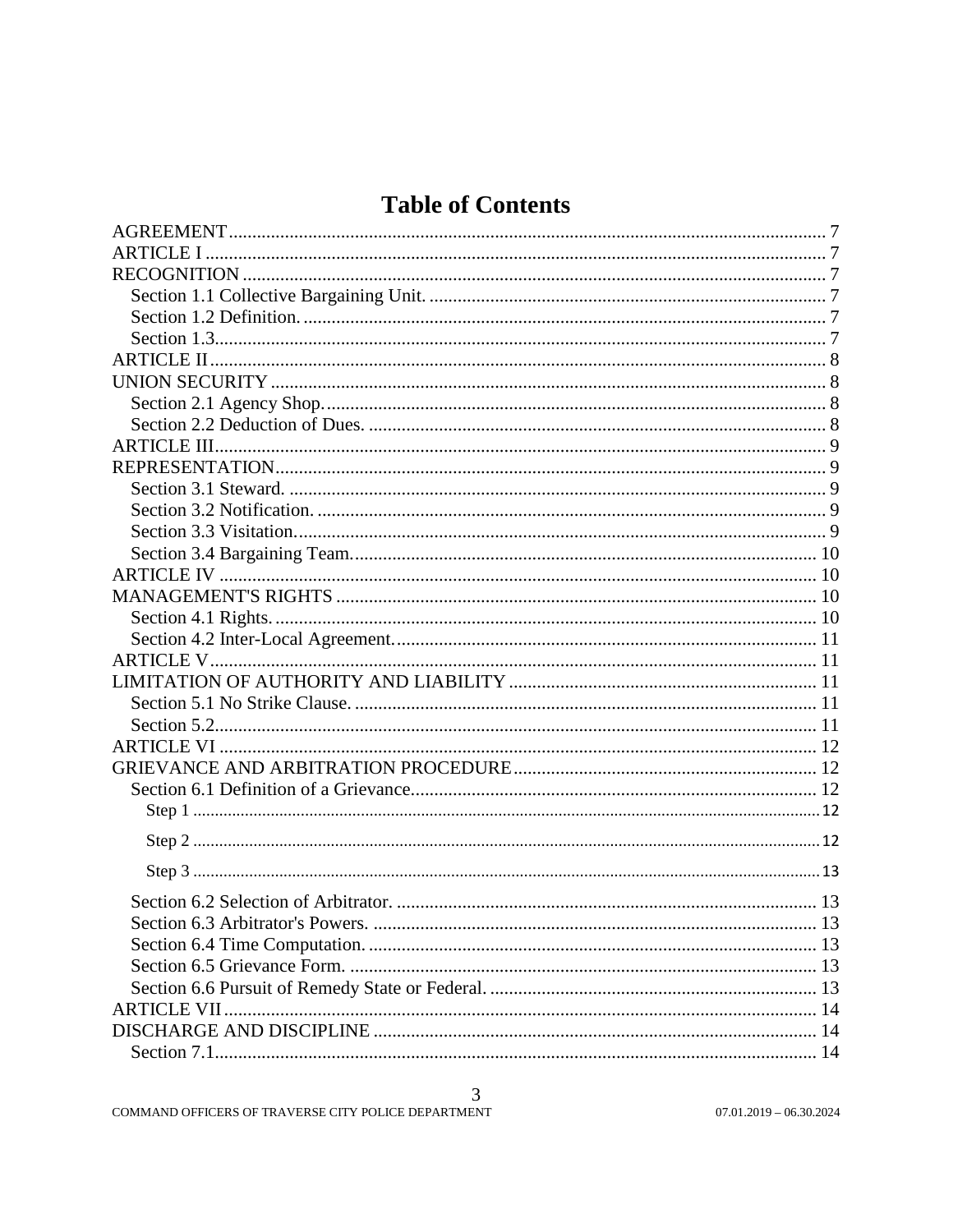| $\overline{4}$ |  |  |  |
|----------------|--|--|--|

 $07.01.2019 - 06.30.2024$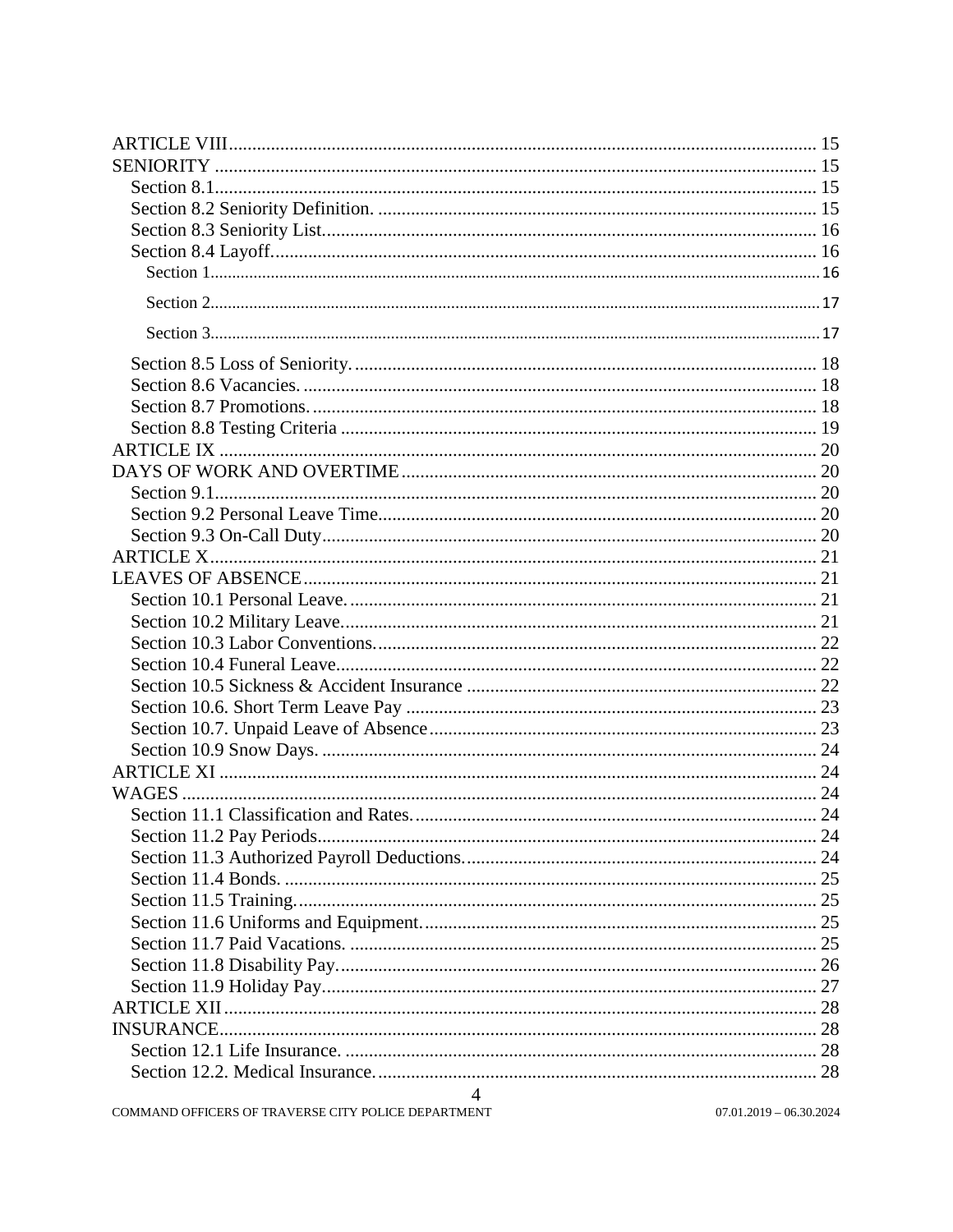| Section 12.9 Insurance Premiums During Layoff or Leave of Absence.  31 |  |
|------------------------------------------------------------------------|--|
|                                                                        |  |
|                                                                        |  |
|                                                                        |  |
|                                                                        |  |
|                                                                        |  |
|                                                                        |  |
|                                                                        |  |
|                                                                        |  |
|                                                                        |  |
|                                                                        |  |
|                                                                        |  |
|                                                                        |  |
|                                                                        |  |
|                                                                        |  |
|                                                                        |  |
|                                                                        |  |
|                                                                        |  |
|                                                                        |  |
|                                                                        |  |
|                                                                        |  |
|                                                                        |  |
|                                                                        |  |
|                                                                        |  |
|                                                                        |  |
|                                                                        |  |
|                                                                        |  |
|                                                                        |  |
|                                                                        |  |
|                                                                        |  |
|                                                                        |  |
|                                                                        |  |
|                                                                        |  |
|                                                                        |  |
|                                                                        |  |
|                                                                        |  |
|                                                                        |  |
|                                                                        |  |
|                                                                        |  |

 $07.01.2019 - 06.30.2024$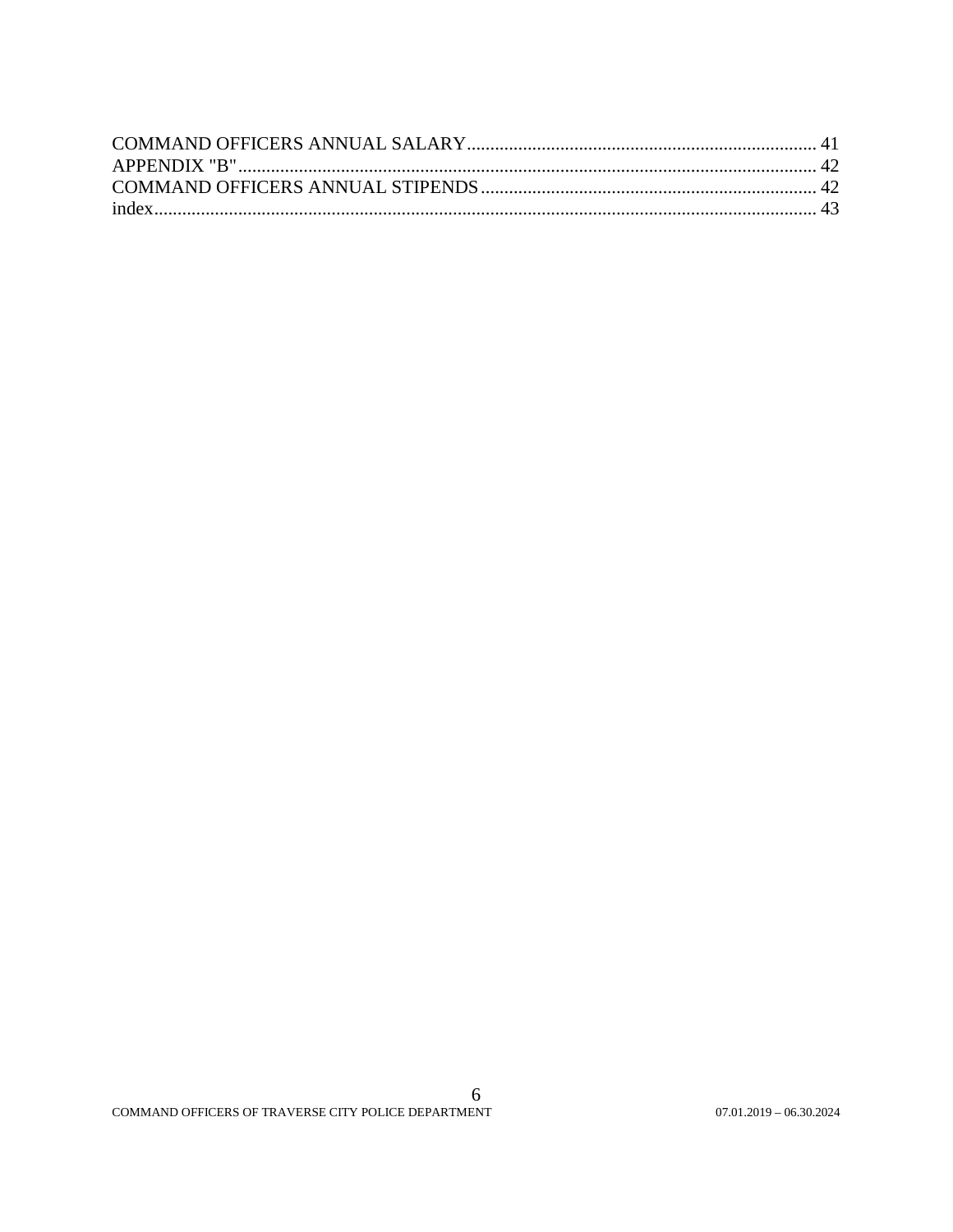### **AGREEMENT**

<span id="page-6-0"></span>This Agreement, made and entered into this 5 day of August, 2016, effective July 1, 2019, by and between the City of Traverse City, hereinafter referred to as the "City", and Local Union No. 214, affiliated with the International Brotherhood of Teamsters, Chauffeurs, Warehousemen and Helpers of America, hereinafter called the "Union".

Those articles specifically relating to the position of Lieutenant in this bargaining unit may be reopened after 3 years of the effective date of this contract.

## **ARTICLE I RECOGNITION**

## <span id="page-6-3"></span><span id="page-6-2"></span><span id="page-6-1"></span>Section 1.1 Collective Bargaining Unit.

The City hereby recognizes the Union as the exclusive collective bargaining representative, as defined in Act No. 336, State of Michigan Public Acts of 1947, as amended, for all the employees employed by the City in the following described unit:

All Captains and Lieutenants in the Police Department of the City, excluding Clerks, Sergeants, Chief of Police, Patrol Officers and all other

## <span id="page-6-4"></span>Section 1.2 Definition.

An employee for the purpose of this Agreement shall be a person(s) regularly employed by the City in a Captain and Lieutenant classification.

#### <span id="page-6-5"></span>Section 1.3

The recognition of the Union by the City is limited to those matters for which a labor organization is entitled to bargain under Act 336, PA 1947, as amended. The Union will not interfere with the operations of the police department.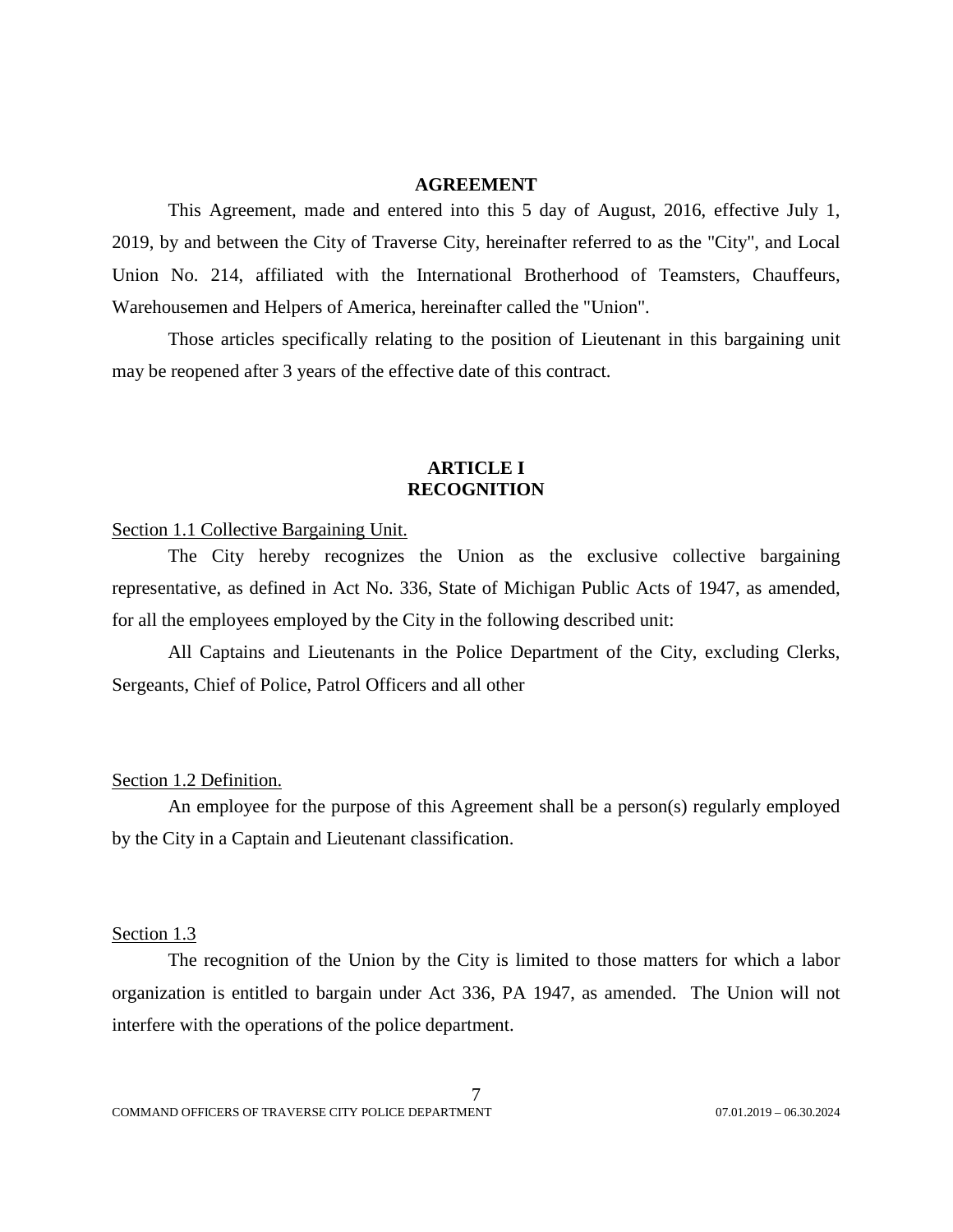## **ARTICLE II UNION SECURITY**

## <span id="page-7-2"></span><span id="page-7-1"></span><span id="page-7-0"></span>Section 2.1 Agency Shop.

Membership in the Union is not compulsory. Employees covered under this agreement have the right to join, not join, maintain or drop their membership in the Union as they see fit. Neither party shall exert any pressure on or discriminate against an employee as regards such matters. Employees covered under this agreement shall be governed by State and Federal law.

The Union is required under this Agreement to represent all of the employees in the bargaining unit fairly and equally without regard to whether or not an employee is a member of the Union. The terms of this Agreement have been made for all employees in the bargaining unit and not only for members in the Union, and this Agreement has been executed by the Employer.

## <span id="page-7-3"></span>Section 2.2 Deduction of Dues.

During the period of time covered by this Agreement, the Employer agrees to deduct from the pay of any employee who chooses to become a member of the union, all dues and/or initiation fees of Local 214, provided, however, the Union presents to the Employer, authorizations signed by such employees, allowing such deductions and payments to the Local Union. This may be done through the Steward of the Union.

- A. Amount of initiation fee and dues will be certified to the Employer by the Secretary-Treasurer of the Union.
- B. Authorized monthly, Union dues and initiation fees will be deducted by the Employer and transmitted to the Union as prescribed above.
- C. Such payments shall commence thirty-one (31) calendar days following the effective date or on the date of execution of this Agreement, whichever is later, and for new employees who choose to become members of the union, the payment shall start thirty-one (31) calendar days following the date of employment

The Union agrees that in the event of litigation against the City of Traverse City, its agents or employees arising out of this provision, the Union will co-defend and indemnify and hold harmless the City, its agents or employees for any monetary award arising out of such litigation.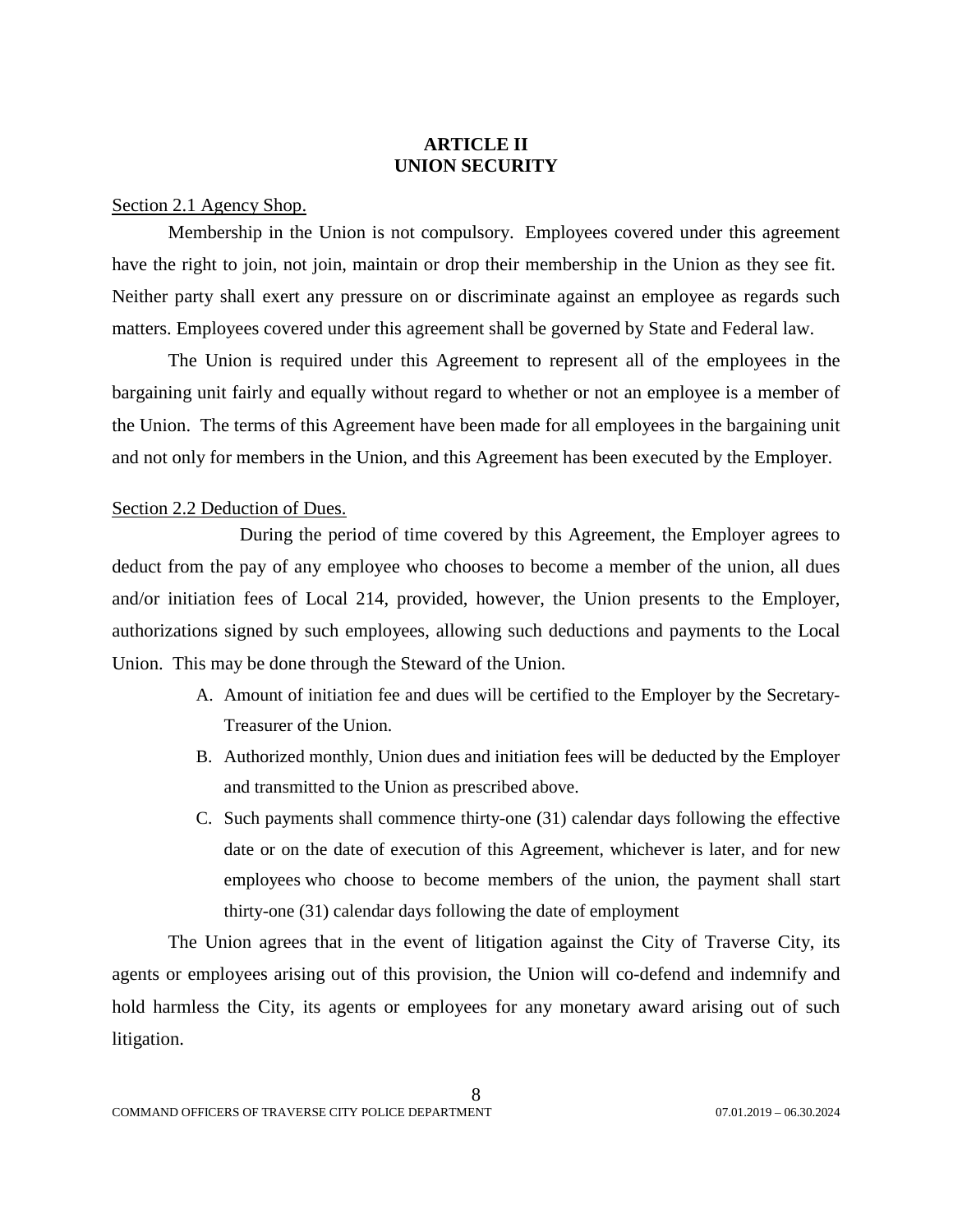## **ARTICLE III REPRESENTATION**

## <span id="page-8-2"></span><span id="page-8-1"></span><span id="page-8-0"></span>Section 3.1 Steward.

The City agrees to recognize one Steward elected or appointed by the Union from among employees in the unit with one or more years of seniority for the purpose of processing grievances.

The Union agrees that the Steward will not let stewardship interfere with any duties or the operations of the Police Department, and the City agrees to give the Steward reasonable time and access to other officers to fulfill their obligations hereunder. The authority of the job steward and alternate so elected by the Local Union shall be limited to, and shall not exceed the following duties and activities:

A) The investigation and presentation of grievance with Employer or the designated City representative in accordance with the provisions of the Collective Bargaining Agreement;

B) The transmission of such messages and information, which shall originate with, and are authorized by the Local Union or its officers, provided such messages and information:

- 1. Have been reduced to writing, or
- 2. If not reduced to writing, are of a routine nature and do not involve work stoppage, slow-downs, refusals to handle goods, or any other interference with the City's business.

## <span id="page-8-3"></span>Section 3.2 Notification.

The City shall be informed in writing of the name of the Steward. All official communications from or to the City shall be from or to the Steward.

## <span id="page-8-4"></span>Section 3.3 Visitation.

Authorized representatives of the Union shall be permitted to visit the operation of the City during working hours to talk with the Steward of the Local Union and/or representatives of the City concerning matters covered by this Agreement, provided the representatives of the Union first announce their intentions to the officer in charge who shall make the necessary arrangements for such consultation so as not to disrupt the work of the Department and the employee(s) involved.

9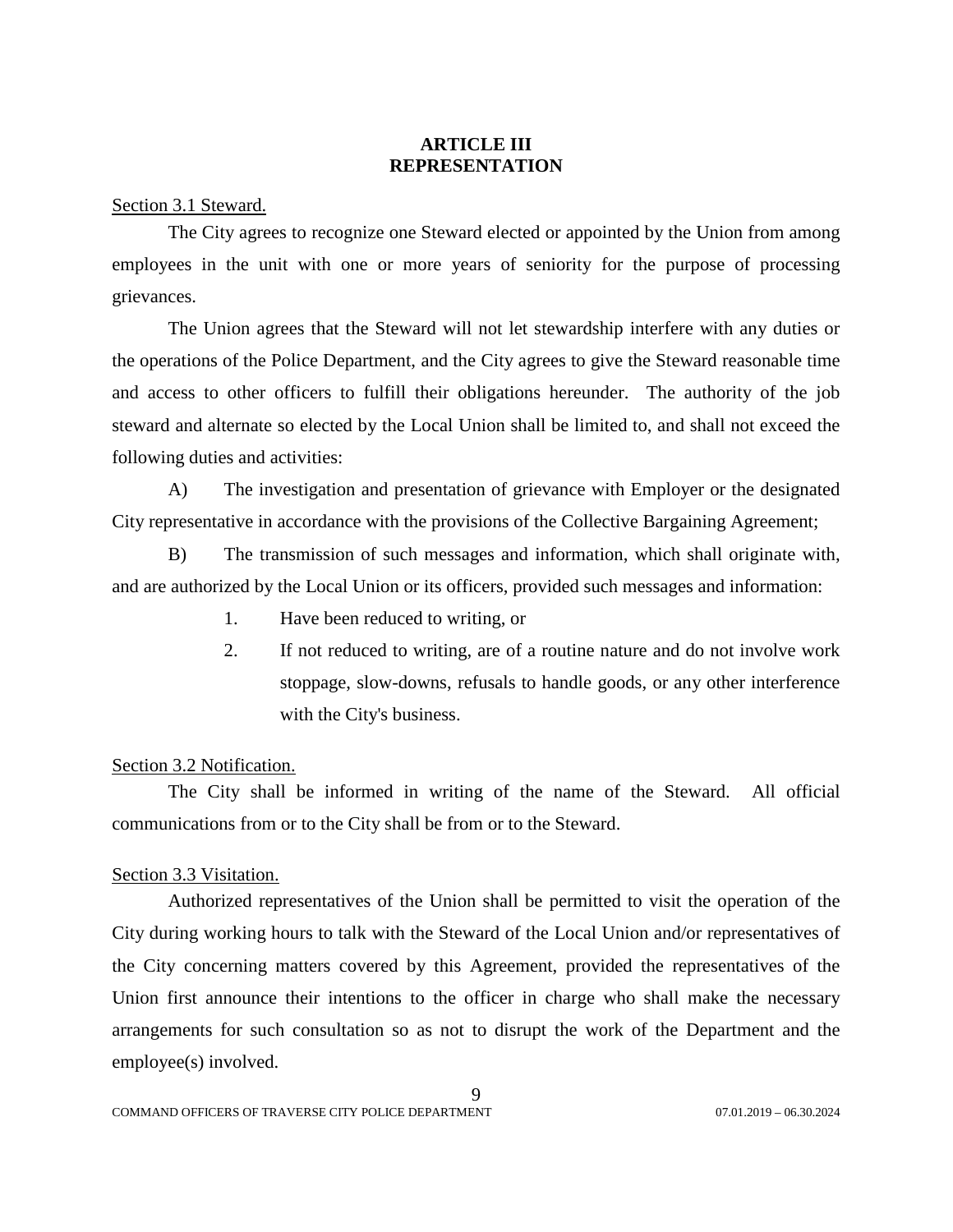## <span id="page-9-0"></span>Section 3.4 Bargaining Team.

The Bargaining Team shall be elected by the membership and shall be limited to one (1) member. Bargaining shall not normally be scheduled so as to interfere with departmental operations. In no event will the City compensate an officer for hours spent in bargaining or other Union activities beyond the officer's normal work shift.

## **ARTICLE IV MANAGEMENT'S RIGHTS**

## <span id="page-9-3"></span><span id="page-9-2"></span><span id="page-9-1"></span>Section 4.1 Rights.

Management of the City, determination of all matters of management policies; the services to be furnished; the nature and number of facilities and departments to be operated and their locations; the direction of the work force, including only by way of illustration and not by way of limitation, the right to hire, discipline, suspend or to discharge for just cause, to promote, transfer or lay off employees, or to reduce or increase the size of the work force; to establish reasonable rules and regulations, to set goals and objectives or to make adjustments as to the ability and skill is within the sole prerogative of the City, provided, however, they will not be used in violation of any provision of this Agreement. The City shall be the exclusive judge of all matters pertaining to the services that it provides, the methods, processes and means and materials used, and the City shall have the right to continue and maintain its services and operations as in the past and prior to the execution of this Agreement with the Union, and it shall also have the right to study and use alternative methods, equipment and/or outside assistance (subcontracting) at the City's sole discretion or to discontinue or to modify any operations or to subcontract any work. It is understood that the City reserves and retains solely and exclusively all of its inherent and customary rights to manage the City's operations.

It is further agreed that these enumerations of Management's prerogatives shall not be deemed to exclude other prerogatives not enumerated and except as specifically abridged, delegated, modified by this Agreement, all of the rights, powers and authorities the City had prior to the signing of the Agreement are retained by the City and remain with the rights of the City.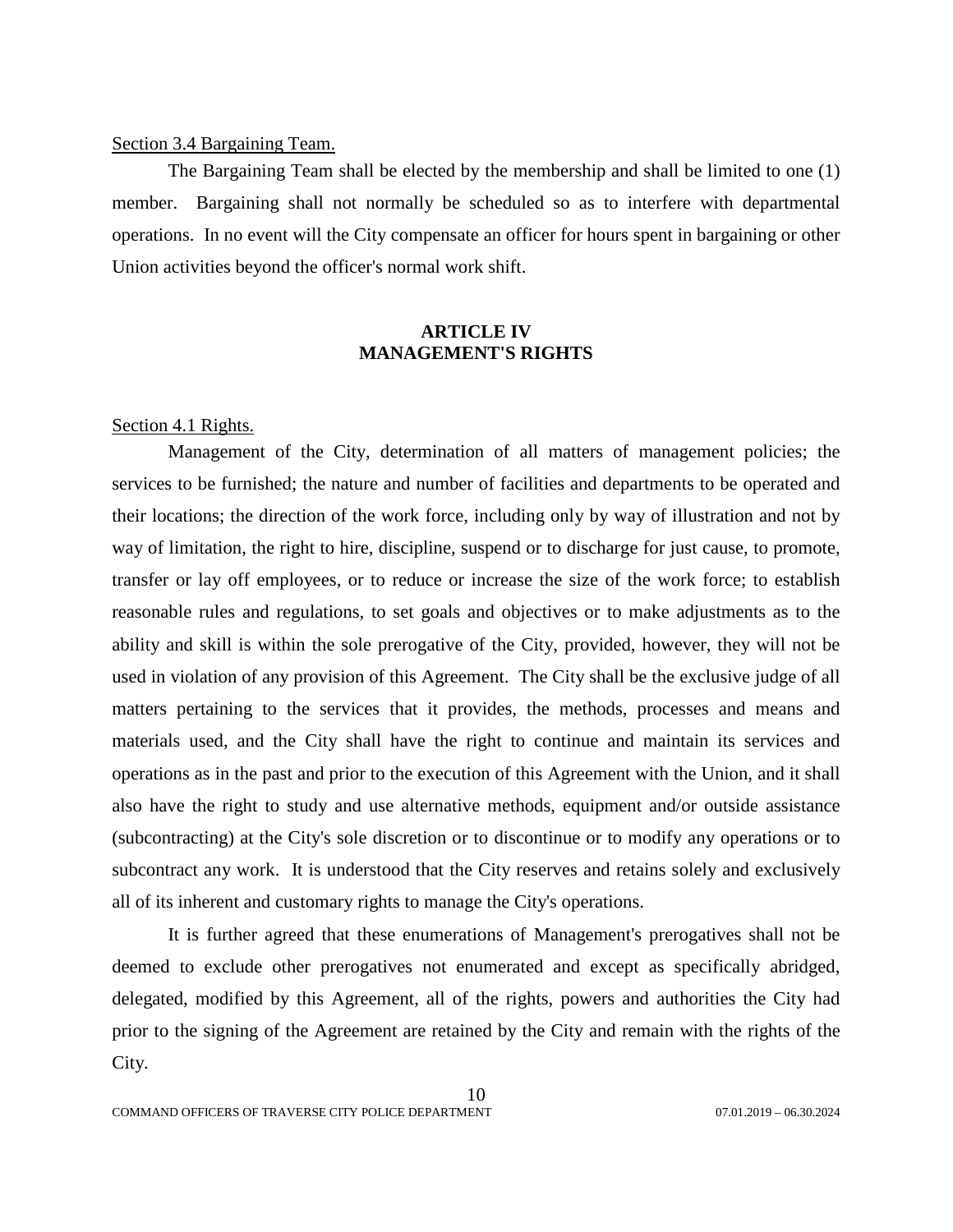## <span id="page-10-0"></span>Section 4.2 Inter-Local Agreement.

If the City, in its sole discretion, enters into an inter-local agreement, such agreement shall be under the terms of the Urban Cooperation Act, and the City shall notify the Union in advance of entering into such an agreement. The City and the Union agree to bargain about only the effects of such an agreement on the bargaining unit personnel. If such bargaining does not result in agreement between the City and the Union, then referral of that dispute only to mediation and, if necessary, compulsory arbitration under the provisions of Act 312 is required.

If the City, in its sole discretion, decides to enter into integration of emergency services, it will notify the Union in advance of entering such integration. The Union agrees to participate in discussion about the effects of such integration on the bargaining unit. This provision does not constitute a contract re-opener.

## **ARTICLE V LIMITATION OF AUTHORITY AND LIABILITY**

### <span id="page-10-3"></span><span id="page-10-2"></span><span id="page-10-1"></span>Section 5.1 No Strike Clause.

It is the intent of the parties of this Agreement that the grievance procedure herein shall serve as a means for the peaceable settlement of all disputes that may arise between them concerning the terms of this Agreement. Recognizing this fact, the Union agrees that during the life of this Agreement, neither the Union, its agents, not its members will authorize, instigate, aid or engage in work stoppage, slowdown or a strike against the City of Traverse City. The City agrees that during the same period there will be no lockout.

## <span id="page-10-4"></span>Section 5.2.

Any individual employee or group of employees who violate or disregard the prohibition of Section 5.1 above may be summarily discharged by the City without liability on the part of the City or the Union.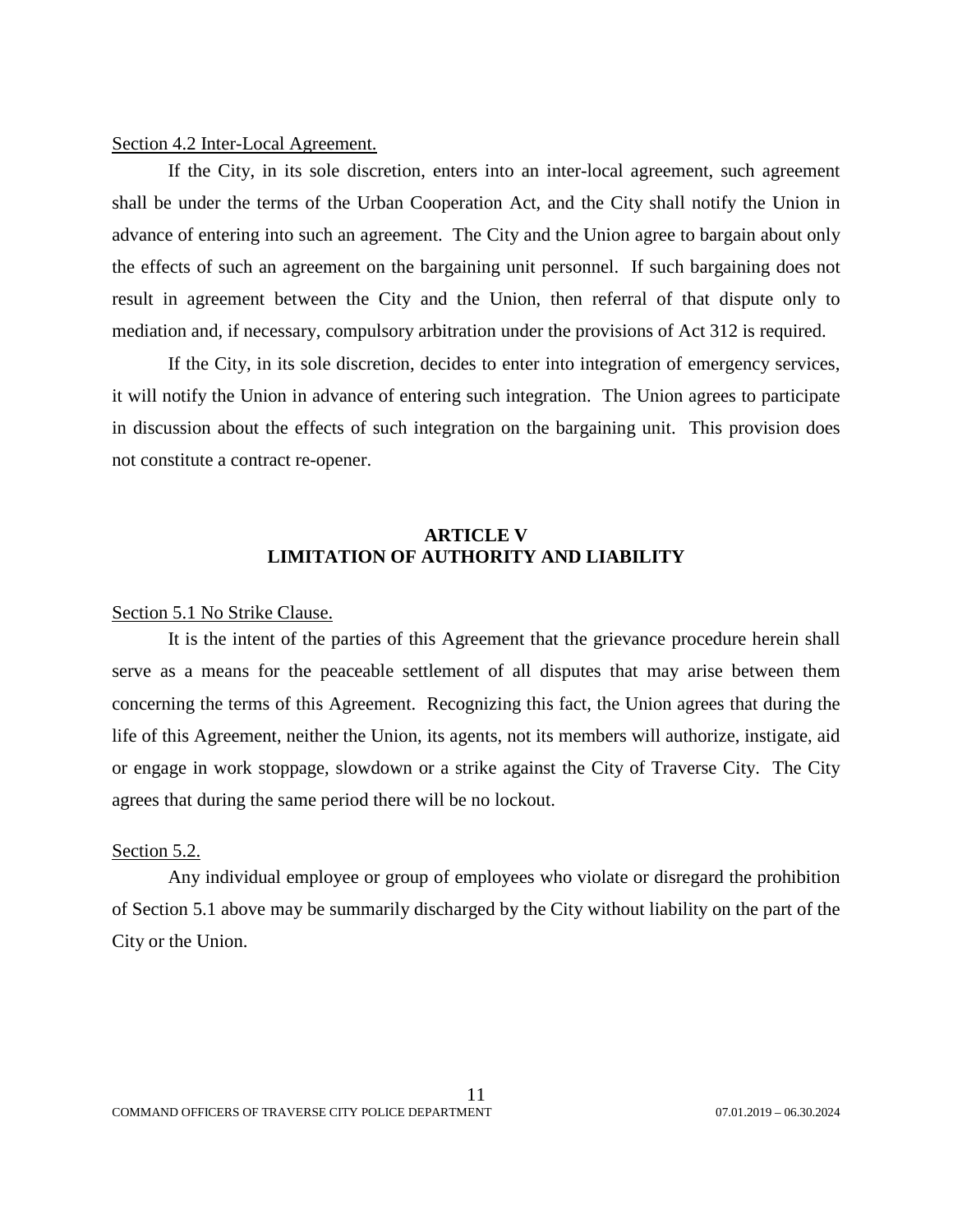## **ARTICLE VI GRIEVANCE AND ARBITRATION PROCEDURE**

### <span id="page-11-2"></span><span id="page-11-1"></span><span id="page-11-0"></span>Section 6.1 Definition of a Grievance.

A grievance shall be a complaint by an employee or the Union concerning the application and interpretation of this Agreement which is subject to the grievance procedure established herein.

## <span id="page-11-3"></span>**Step 1**

A) Verbal Procedure. An employee with a complaint shall discuss the matter with their immediate supervisor within seven (7) days of the employee's knowledge of the incident which gave rise to the complaint or within seven (7) days of the date by which an employee should have been reasonably aware of such incident. If requested by the employee, the employee may have a Steward present. If the complaint is not satisfactorily settled, it may be advanced according to the written procedure.

B) Written Procedure. Within seven (7) days from the supervisor's answer in the verbal procedure, the complaint shall be reduced to writing, reciting the sections of the contract which are alleged to have been violated and signed by the employee or the Union and then presented to the Chief of Police. The Chief of Police and the Steward and the grieving party, if requested by the Steward, shall discuss the grievance in an attempt to resolve the matter. The Chief shall place his/her answer on the grievance form and return it to the Steward within seven (7) days after the grievance is presented to the chief. If the grievance is not satisfactorily settled, it may be advanced according to Step 2.

### <span id="page-11-4"></span>**Step 2**

Within seven (7) days after the City's written answer in Step 1, the grievance may be presented to the City Manager. The City Manager and the Steward shall discuss the grievance in an attempt to resolve the matter. Either party may have non-employee representatives present if desired. The City shall give its answer on the grievance form and return it to the Steward within ten (10) days after the grievance is presented to the City Manager. If the grievance is not satisfactorily settled, it may be advanced by the Union according to Step 3.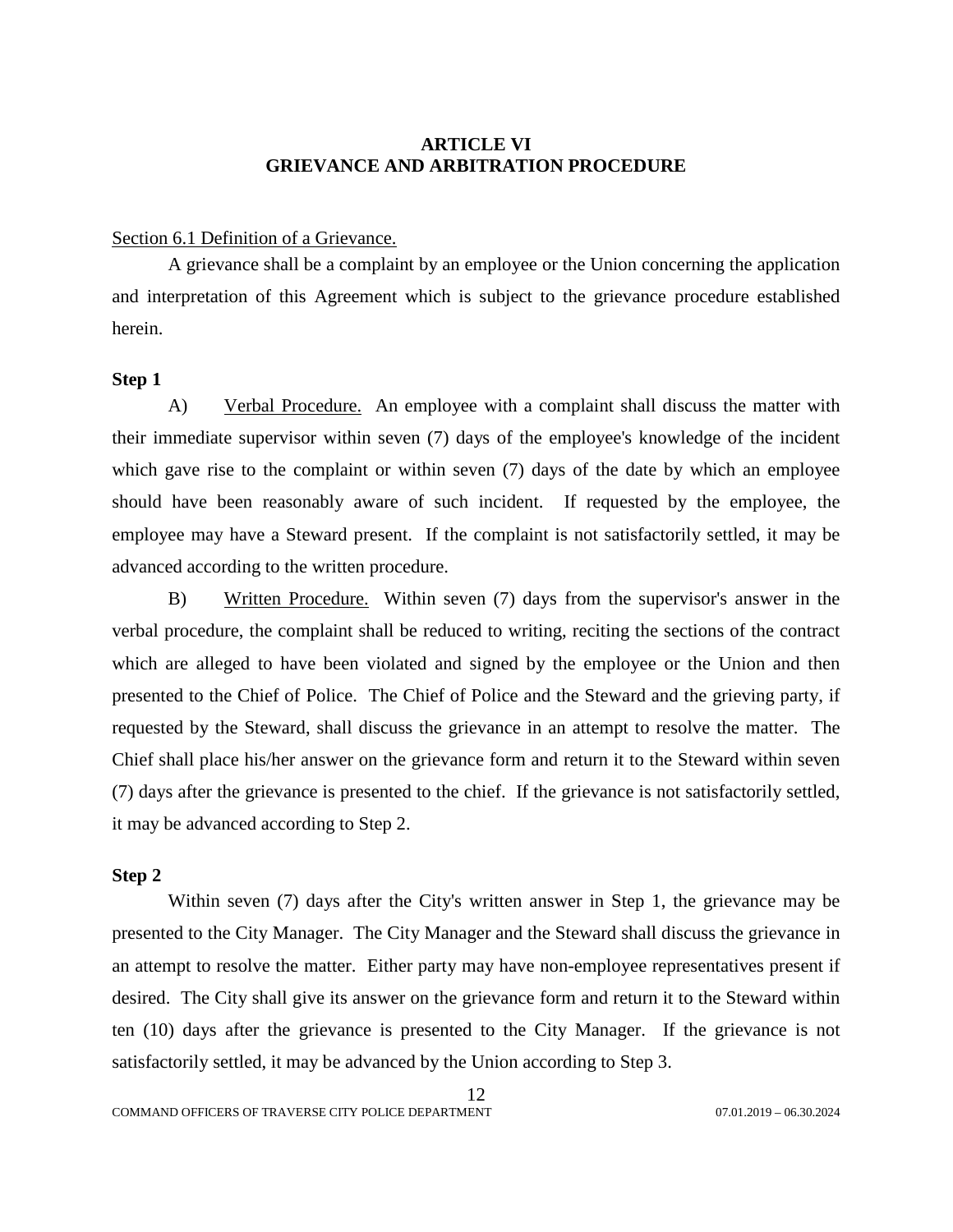## <span id="page-12-0"></span>**Step 3**

In the event the last step fails to settle the grievance the Union, within sixty (60) days, may submit the issues to an Arbitrator selected from the Federal Mediation and Conciliation Service for final determination. Such decision will be binding on both parties.

## <span id="page-12-1"></span>Section 6.2 Selection of Arbitrator.

Any grievance that is arbitrable, upon proper notification as provided in the Agreement, may be submitted to one Arbitrator chosen by mutual agreement by the parties. If mutual agreement cannot be obtained the Arbitrator will be selected from a panel of Arbitrators obtained from the Federal Mediation and Conciliation Service by each party alternately striking a name from the panel with the remaining name serving as Arbitrator. The compensation and expenses of the Arbitrator shall be shared equally by the City and the Union.

## <span id="page-12-2"></span>Section 6.3 Arbitrator's Powers.

The Arbitrator shall be limited to the application and interpretation of this Agreement and shall have no power to add to, subtract from or modify this Agreement in any respect. The Arbitrator shall also be obligated to interpret this Agreement in light of laws applicable to and affecting municipalities.

## <span id="page-12-3"></span>Section 6.4 Time Computation.

Saturday, Sunday and holidays shall not be counted under the time procedure established in the grievance procedure.

### <span id="page-12-4"></span>Section 6.5 Grievance Form.

The grievance form shall be mutually agreed upon.

## <span id="page-12-5"></span>Section 6.6 Pursuit of Remedy State or Federal.

During the grievance process, the parties agree that once an employee has elected to pursue a remedy under State or Federal law for alleged conduct which may be a violation of the Collective Bargaining Agreement, such employee shall not have simultaneous resort to the grievance procedure and any grievance then being processed shall be deemed withdrawn by the party filing. Any decision rendered shall be binding on both parties. This shall not preclude employees from exercising their rights guaranteed under State or Federal law.

13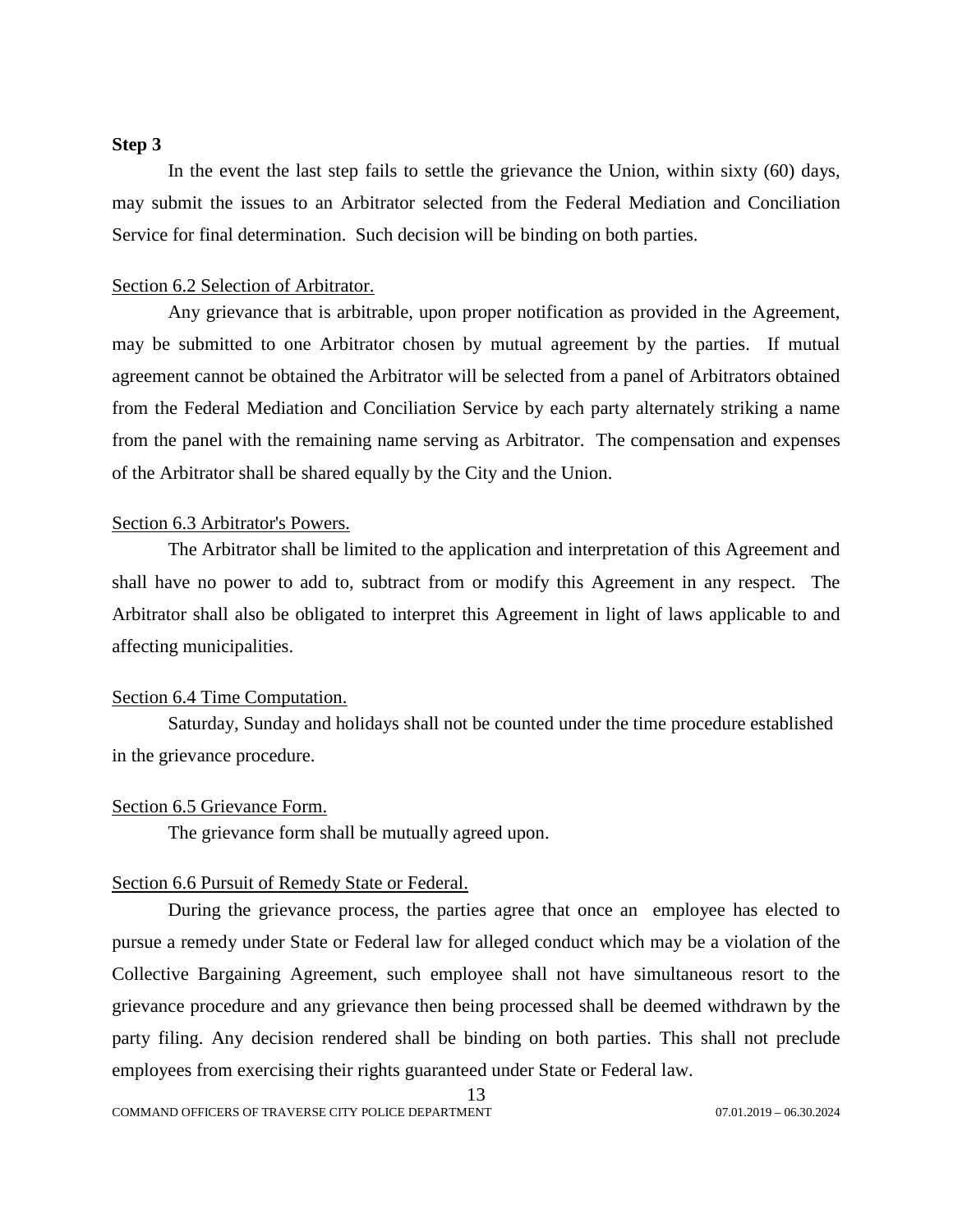## **ARTICLE VII DISCHARGE AND DISCIPLINE**

## <span id="page-13-2"></span><span id="page-13-1"></span><span id="page-13-0"></span>Section 7.1

In a case of disciplinary action taken by the City involving discharge, reduction in rank or pay, or suspension from office against any member of the bargaining unit, all appeals to such action shall be in accordance with the grievance and arbitration procedures of this Agreement.

A) The City shall not discharge or suspend for disciplinary reasons, any nonprobationary employee except for just cause. Just cause may include, but is not limited to, violation of departmental rules and regulations, failure to obey superior officers' commands or failure to perform the duties of this position in a competent and professional manner. A consistent failure to meet organizational objectives as clearly set forth may also be grounds to discipline or discharge after an appropriate opportunity is given the employee to begin to meet such objectives. It is mutually agreed that progressive discipline for minor matters should be typically employed to correct minor problems. The non-probationary employee shall first receive an oral and/or written notice before more severe discipline is issued. It is acknowledged, however, that a warning notice, whether verbal or written, need not be issued first for major rule and regulation infractions or for any other major cause. Discharge must be by proper written notice to the employee and a member of the bargaining unit who is a Union official citing specific reasons for such discharge.

B) Discharged or suspended non-probationary employees will be permitted to review their discharge or suspension with their Steward. Upon request, the City or designated representative may discuss the discharge or suspension with such employee and the Steward.

C) Should a non-probationary employee, who has been discharged or given a disciplinary suspension, consider such discipline to be improper, a grievance may be processed initially at the written step of the grievance procedure, provided the grievance is submitted within seven (7) working days from the date discipline was imposed on the aggrieved employee. Discharge of probationary employees is not subject to the grievance procedure.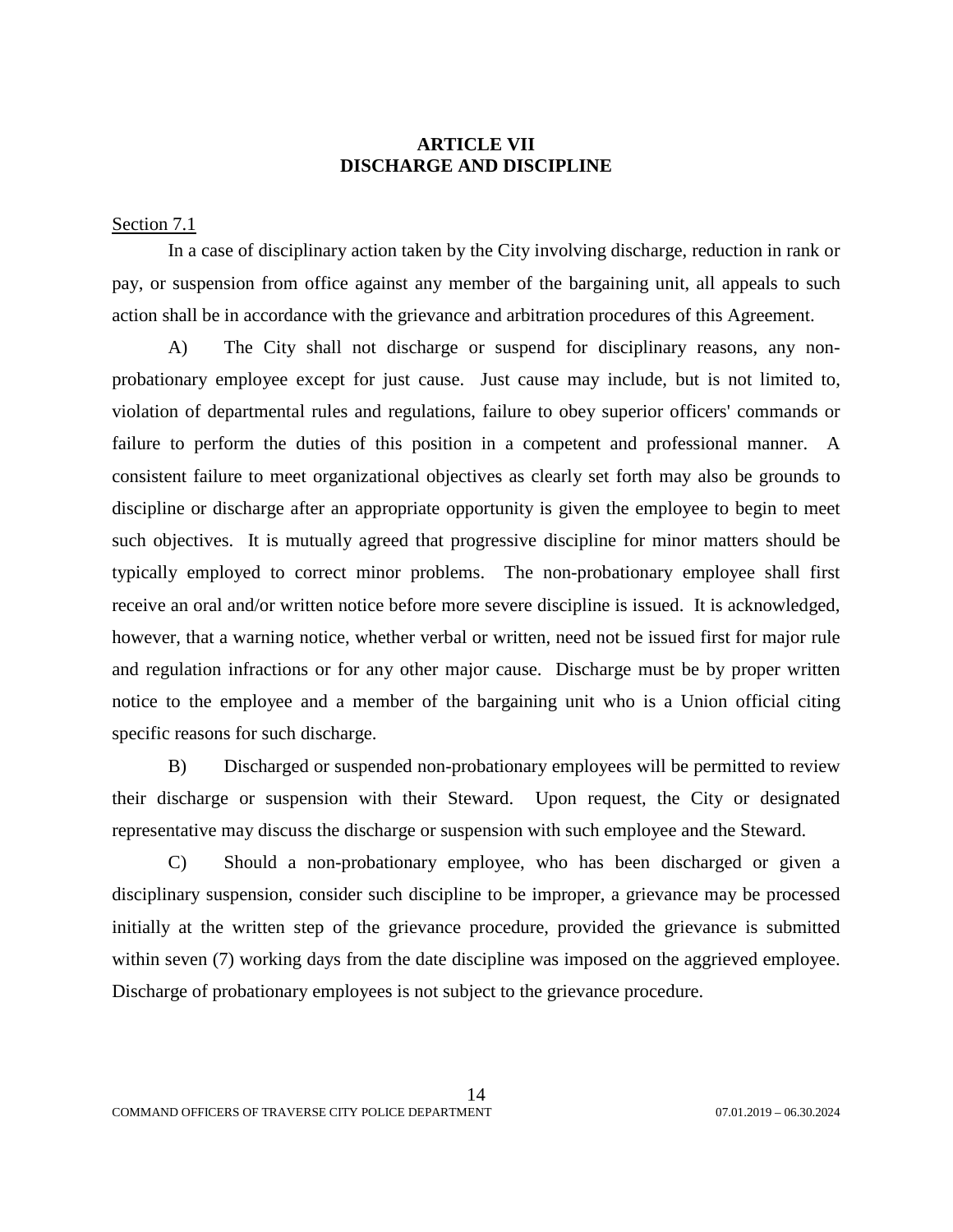D) The parties hereby agree that once an employee has elected to pursue a remedy under State or Federal law for alleged conduct which may be a violation of the Collective Bargaining Agreement, such employee shall not have simultaneous resort to the grievance procedure and any grievance then being processed shall be deemed withdrawn by the party filing. Any decision rendered shall be binding on both parties.

E) This shall not preclude employees from exercising their rights guaranteed under State or Federal law.

# **ARTICLE VIII SENIORITY**

#### <span id="page-14-2"></span><span id="page-14-1"></span><span id="page-14-0"></span>Section 8.1

A new employee shall work under the provisions of this Agreement but shall be employed only on a twelve (12) month probationary period during which time the employee may be discharged without further recourse. After the probationary period, the employee shall be given regular seniority status in the department. In case of discipline during the probationary period, the City shall notify the Union in writing. Fringe benefit eligibility for a new hire shall commence on the first day of the month following three (3) completed months of employment**,**  with the exception of Hospitalization Coverage which the new employee is eligible on the first of the month following the date of hire. Employees promoted to Captain shall serve a twelve (12) month probationary period. During such probationary period the employee may be demoted to their former rank without loss of seniority for just cause.

#### <span id="page-14-3"></span>Section 8.2 Seniority Definition.

Seniority shall be defined to mean the length of the employee's service with the City in the Police Department, commencing from the last date of hire. The application of seniority shall be limited to the preferences recited in this Agreement.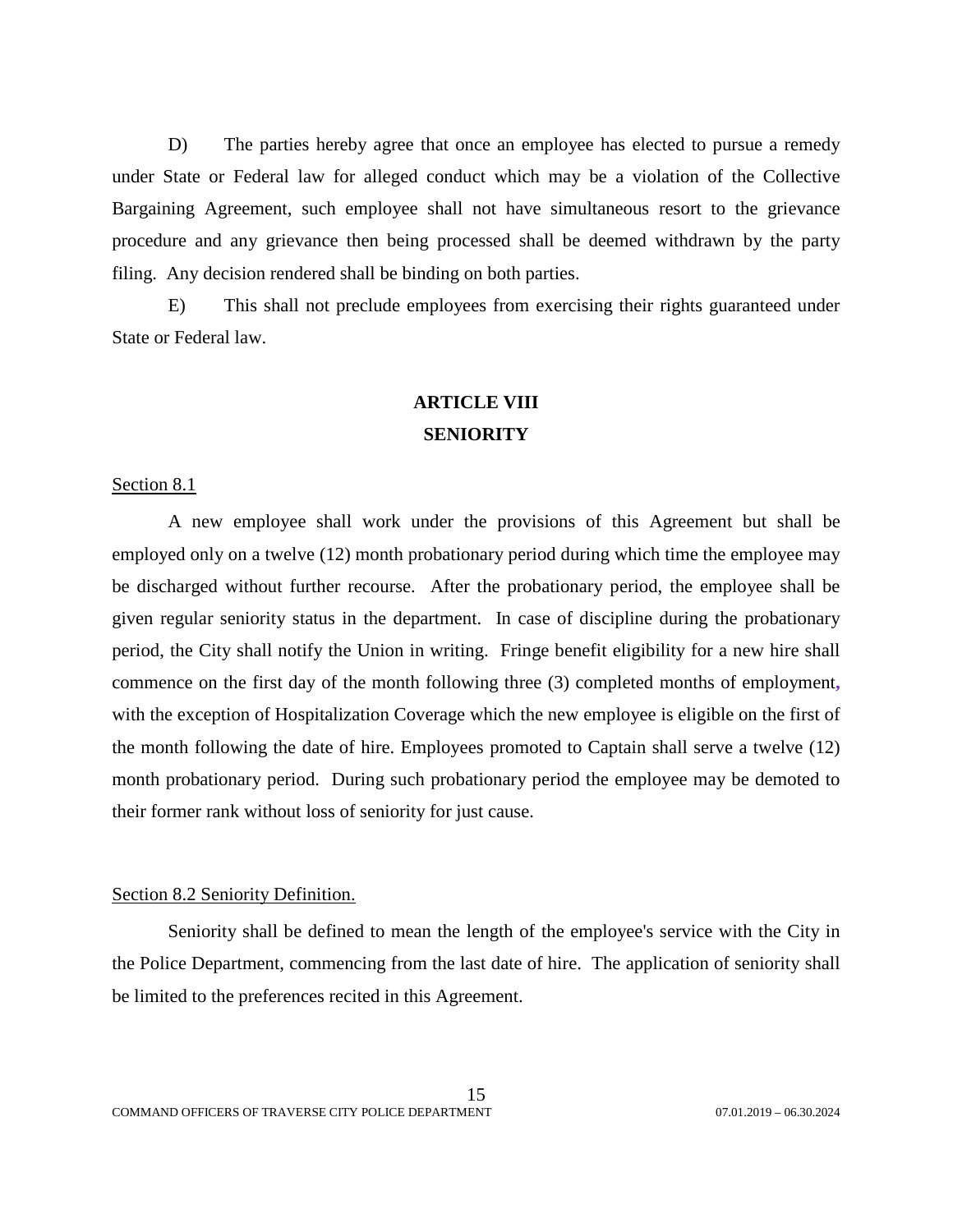## <span id="page-15-0"></span>Section 8.3 Seniority List.

The City shall post a list of the employees arranged in order of their seniority. This list shall be posted in a conspicuous position at the place of employment.

## <span id="page-15-1"></span>Section 8.4 Layoff.

All reductions in the work force due to lack of work, lack of funds, or other legitimate cause shall be accomplished in the following manner:

## <span id="page-15-2"></span>**Section 1**

A) The word "layoff" means a reduction in the working force. Layoff of employees shall be by job classification seniority, and the following order shall be followed, provided that the employees who remain are capable of performing the work available:

1. Probationary employees.

2. Remaining seniority employees within the classification affected shall then be laid off in order of their classification.

B) When employees have the same classification seniority, the employee with the least seniority in the Department shall be laid off first.

C) Upon being laid off from their classification, an employee who so requests shall, in lieu of layoff, be permitted to take another classification in the department provided, however, that the employee is able to perform the required duties of that classification and that the employee has more seniority than the employee being replaced. Employees who change classifications in lieu of layoff shall be paid the salary in accordance with the schedule for that classification.

D) Employees to be laid off for an indefinite period of time will have at least ten (10) working days' notice of layoff. The Steward shall receive a list from the City of the employees being laid off on the same date the notices are issued to the employees.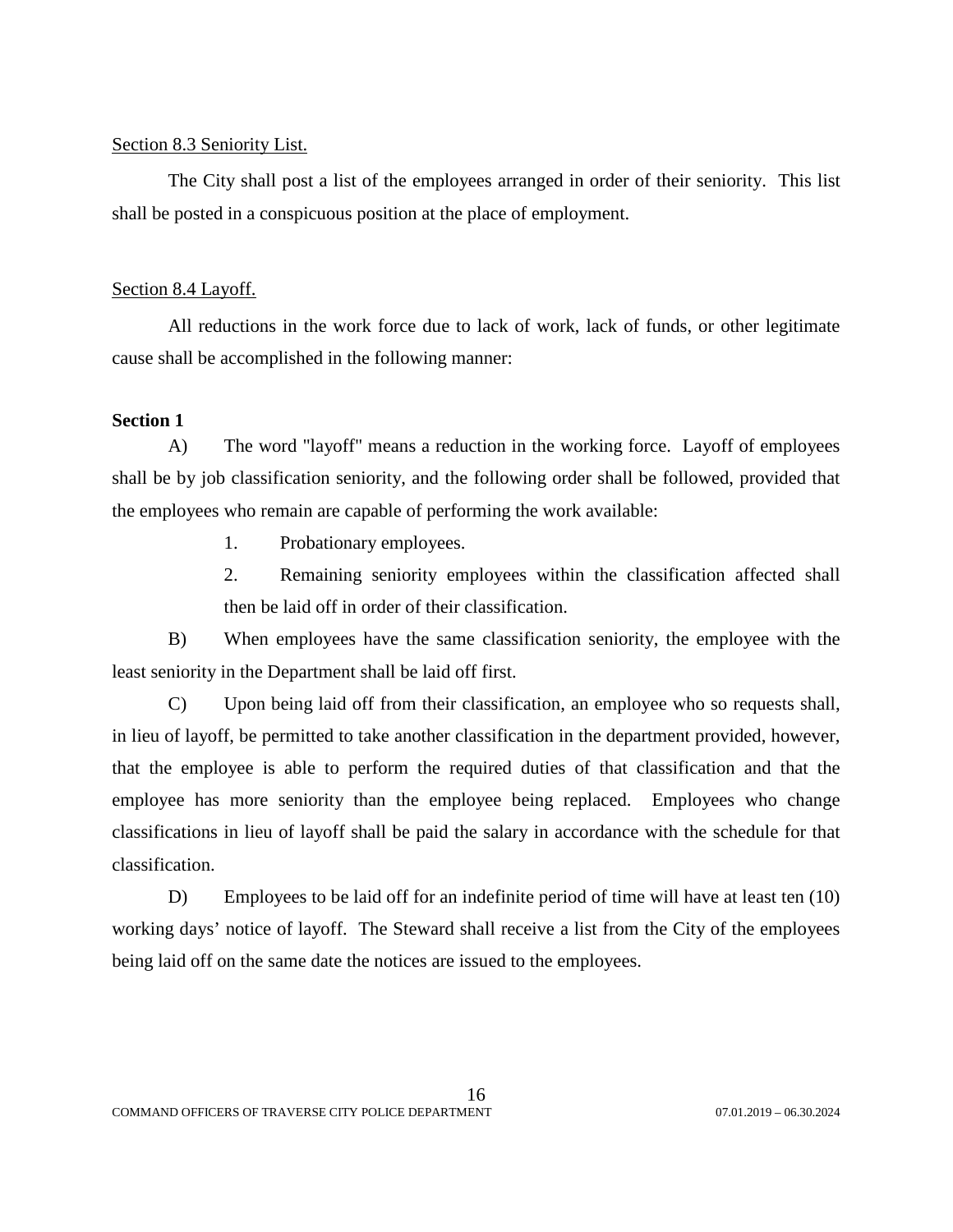## <span id="page-16-0"></span>**Section 2**

A laid off seniority employee, if recalled to a job identical or higher in rate to the job from which he was laid off and provided said employee has the ability to perform the job, shall be required to take the recall. Failure to take such offered work shall result in loss of seniority and discharge.

## <span id="page-16-1"></span>**Section 3**

A) The order of recalling of laid off employees shall be in the inverse order in which the employees are laid off and shall be subject to the same conditions of layoff.

B) Notices of recall shall be sent by certified or registered mail to the employee's last known address as shown on the City's records and it shall be the obligation of the employee to provide the City with a current address and telephone number. A recalled employee shall give notice of their intent to return to work within three (3) consecutive calendar days, and shall return within seven (7) calendar days or their employment shall be terminated without recourse to this Agreement. Exceptions may be made due to circumstances beyond the control of the employee.

C) In the event a recall is necessary on less than three  $(3)$  days' notice, the City may call upon the laid off employee(s) either personally or by telephone, until an employee able to return to work immediately is located. In such case, the employee able to return to work immediately will be given a temporary assignment not to exceed three (3) days, and employees passed over (because of their inability to return to work immediately) will be given notice to report for work at the end of said three (3) day period.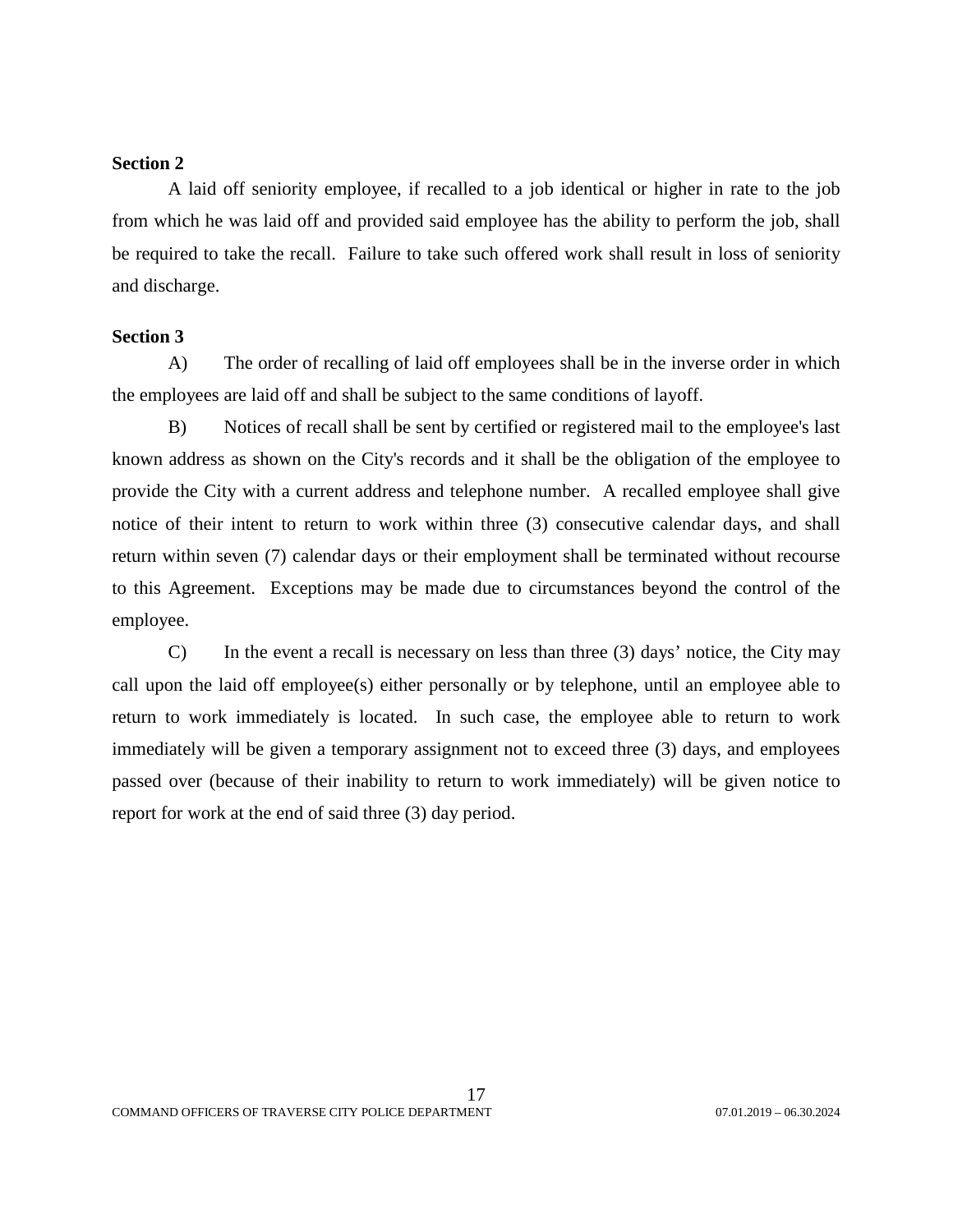## <span id="page-17-0"></span>Section 8.5 Loss of Seniority.

An employee's seniority with the City will terminate upon the following reasons:

- A) If the employee quits or retires;
- B) If the employee is discharged for just cause;
- C) After three (3) consecutive days of unauthorized absence;
- D) If the employee fails to report for work as required following notice of recall;

E) If the employee fails to return to work within three (3) days of a date following a leave of absence or vacation unless a satisfactory reason is given or because of an emergency situation.

## <span id="page-17-1"></span>Section 8.6 Vacancies.

The City will fill all permanent classification vacancies as soon as possible when need for such action is necessary (as determined and/or established by the City).

A) A classification may not be removed from the bargaining unit by merely changing the title or by modifying the classification specifications for the purpose of undermining the Union.

# <span id="page-17-2"></span>Section 8.7 Promotions.

Promotions within the Traverse City Police Department to the positions of Captain shall be based on the following factors:

- 1. Promotions shall be on a competitive basis.
- 2. Eligible employees must have three (3) years continuous service in the Lieutenant and/or Sergeant Classification with at least five (5) years combined service as a federal/state certified law enforcement officer.
- 3. Employees must meet the eligibility requirements for promotion prior to taking any test for promotion in order to be placed on the eligibility list.
- 4. Written and oral examinations are to be based upon the classification of vacancy to be filled.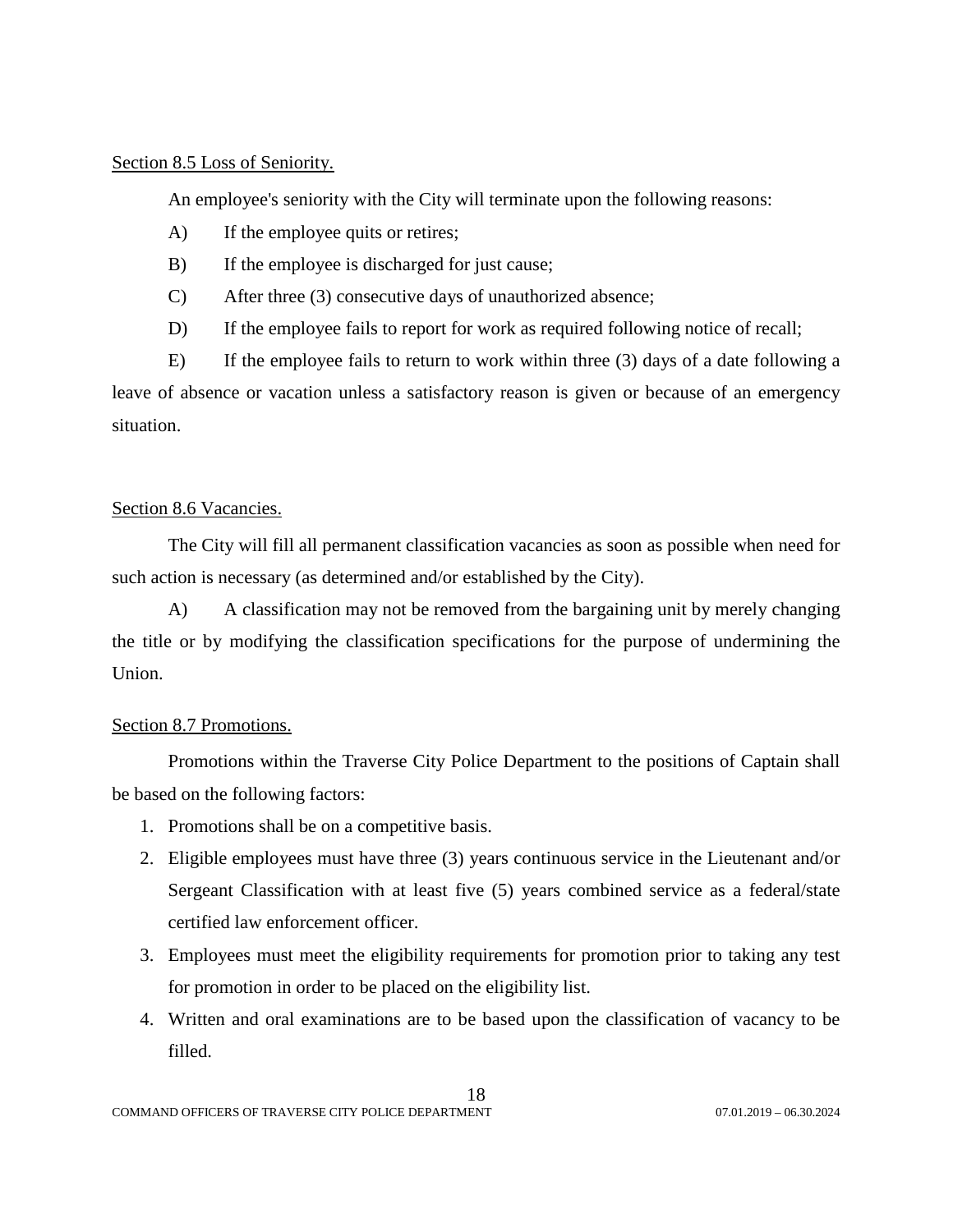The City agrees that eligibility for full-time promotional vacancies within the Police Department as stated above shall be determined by competitive examination using the following criteria:

- 1. Assessment Center 80 percent
- 2. Internal Interview 20 percent

The assessment center process shall be completed first, followed by the internal interview. A three-person panel scoring the employees in the internal interview shall consist of the Chief of Police, City Human Resources and the City Manager or his/her designee. The City shall establish an eligibility list of those employees. In ranking order of the scores obtained in the Assessment Center Testing and Internal Interview. Such eligibility list shall remain in effect for a minimum of twenty-four (24) calendar months from the date the results of the examinations are received by the City. If mutually agreed the eligibility list may remain in effect an additional six (6) months. This list shall be used to fill vacancies occurring in the respective classifications.

## <span id="page-18-0"></span>Section 8.8 Testing Criteria

The assessment centers shall be developed in accordance with the Guidelines and Ethical Consideration for Assessment Center Operations (2014), International Taskforce on Assessment Center Guidelines. These guidelines establish specific requirements and procedures for conducting assessment centers. The specific job-related exercises shall be used in a custom assessment center will be developed by an approved third party administrator. The assessment center testing may consist of the following criteria: Interview Exercise: Oral Presentation Exercise; In-Basket Exercise; and Role-Play Scenario Exercises.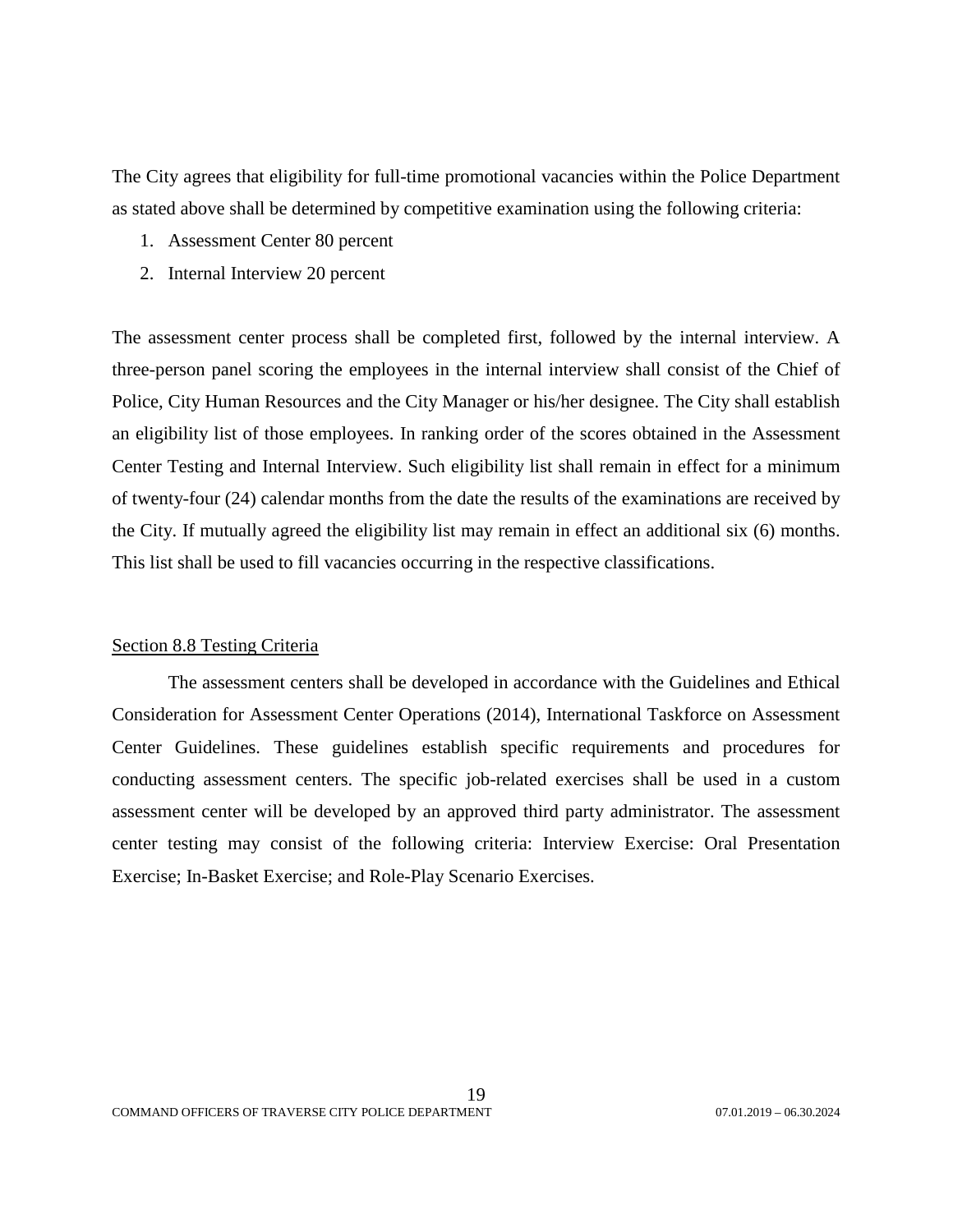## **ARTICLE IX DAYS OF WORK AND OVERTIME**

### <span id="page-19-2"></span><span id="page-19-1"></span><span id="page-19-0"></span>Section 9.1.

A normal work day shall consist of eight (8) consecutive regularly scheduled hours per day, inclusive of a meal period. Time and one-half will be granted under the following conditions:

There may be special community events when the Police Chief requires Captain(s) and Lieutenant (s) to work. If these special events reimburse the City for all expenses, including direct labor, and the required work exceeds the normal work day and work week schedule, such excess hours worked shall be paid at time-and-one-half  $(1\frac{1}{2})$  the Captain's or Lieutenant's regular rate of pay. This would include Federal and State grants which reimburse overtime costs.

Effective July 1, 2019 until June 30, 2022, if there is a patrol shift demand which requires shift command coverage by a Lieutenant and if such coverage exceeds the normal work day, all hours in excess of the normal work day shall be paid at time and one half the Lieutenant's regular rate of pay.

### <span id="page-19-3"></span>Section 9.2 Personal Leave Time.

Full time employees shall earn twenty-four (24) hours of personal leave time per fiscal year. Personal leave time is non-accumulative. These leave days shall be utilized by employees within the bargaining unit upon approval of the Chief of Police.

#### <span id="page-19-4"></span>Section 9.3 On-Call Duty

The Police Chief shall place a minimum of four (4) assigned personnel, including Captain(s), Lieutenant(s), and/or additional personnel assigned by the Chief, on a weekly (a week being from 0800 Monday to 0800 the next Monday) rotational basis, on On-Call Duty. The On-Call duties require an employee so assigned.

1. To be ready to respond immediately to calls from the City and to be called into work,

20

- 2. To be reachable by phone,
- 3. To remain within a reasonable distance of the work locations, and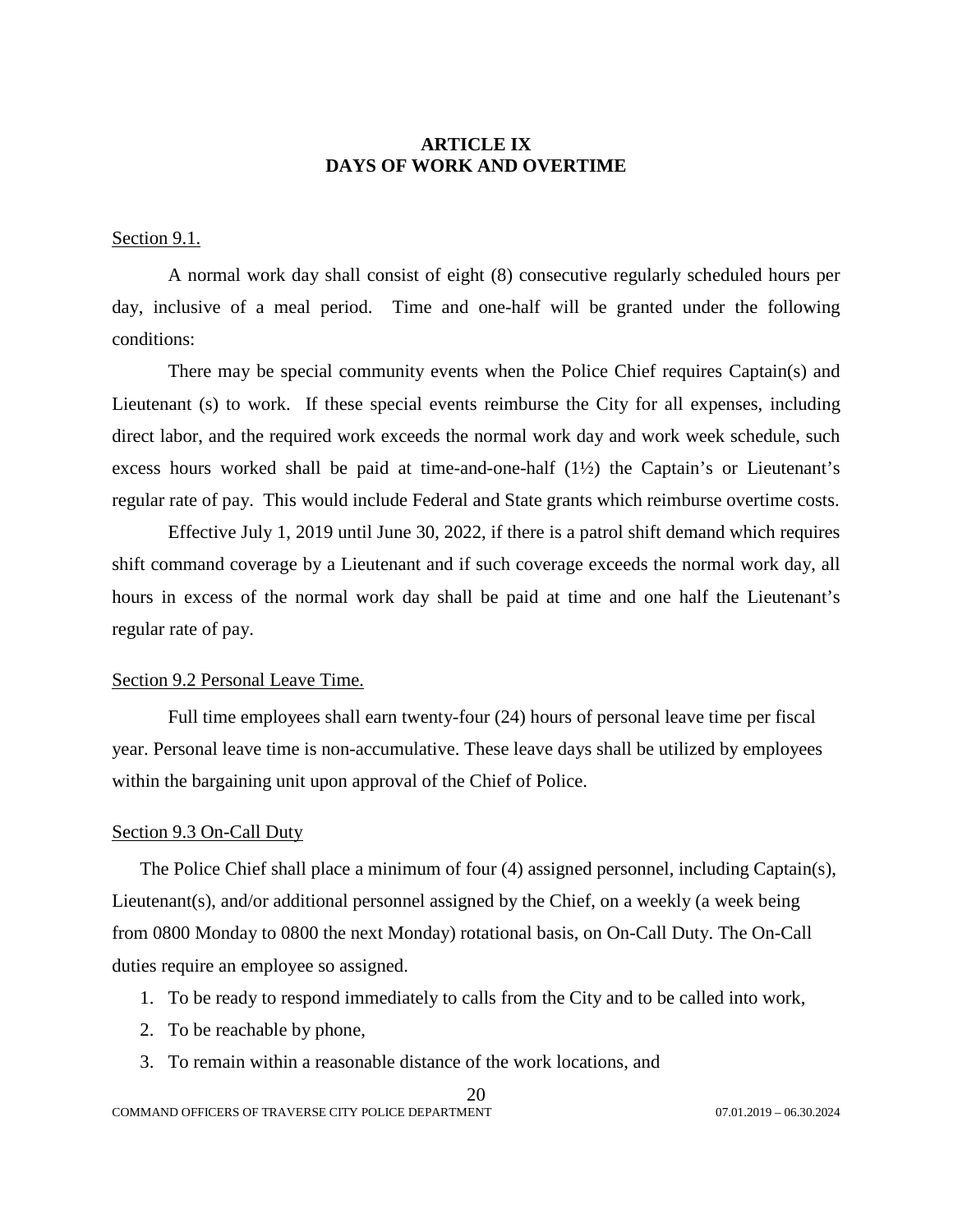- 4. To refrain from activities which might impair their ability to perform any assigned duties.
- **5.** Captains and Lieutenants shall receive a stipend of \$100 for every week scheduled to be On-Call. Such stipend shall not be considered in calculating the Final Average Compensation (F.A.C.). Stipend shall be paid through the bi-weekly payroll process.

# **ARTICLE X LEAVES OF ABSENCE**

#### <span id="page-20-2"></span><span id="page-20-1"></span><span id="page-20-0"></span>Section 10.1 Personal Leave.

The City, for good cause shown, may grant a personal leave of absence without pay. If such leave of absence exceeds thirty (30) days, then such leave shall be without accumulation of any vacation, longevity pay, or step increases within the salary range credits during such leave. The request for leave of absence shall be made on the prescribed form and shall be submitted in advance of the time a leave of absence is requested.

### <span id="page-20-3"></span>Section 10.2 Military Leave.

A full time employee who enters active service of the Armed Forces of the United States or in the United States National Guard or Reserves, shall receive a leave of absence for the period of such duty, and seniority shall continue. An employee returning from military service shall be re-employed in accordance with the applicable Federal and State Statutes and shall be entitled to any other benefits set forth in this Agreement provided that the employee satisfies the eligibility requirements established in this Agreement.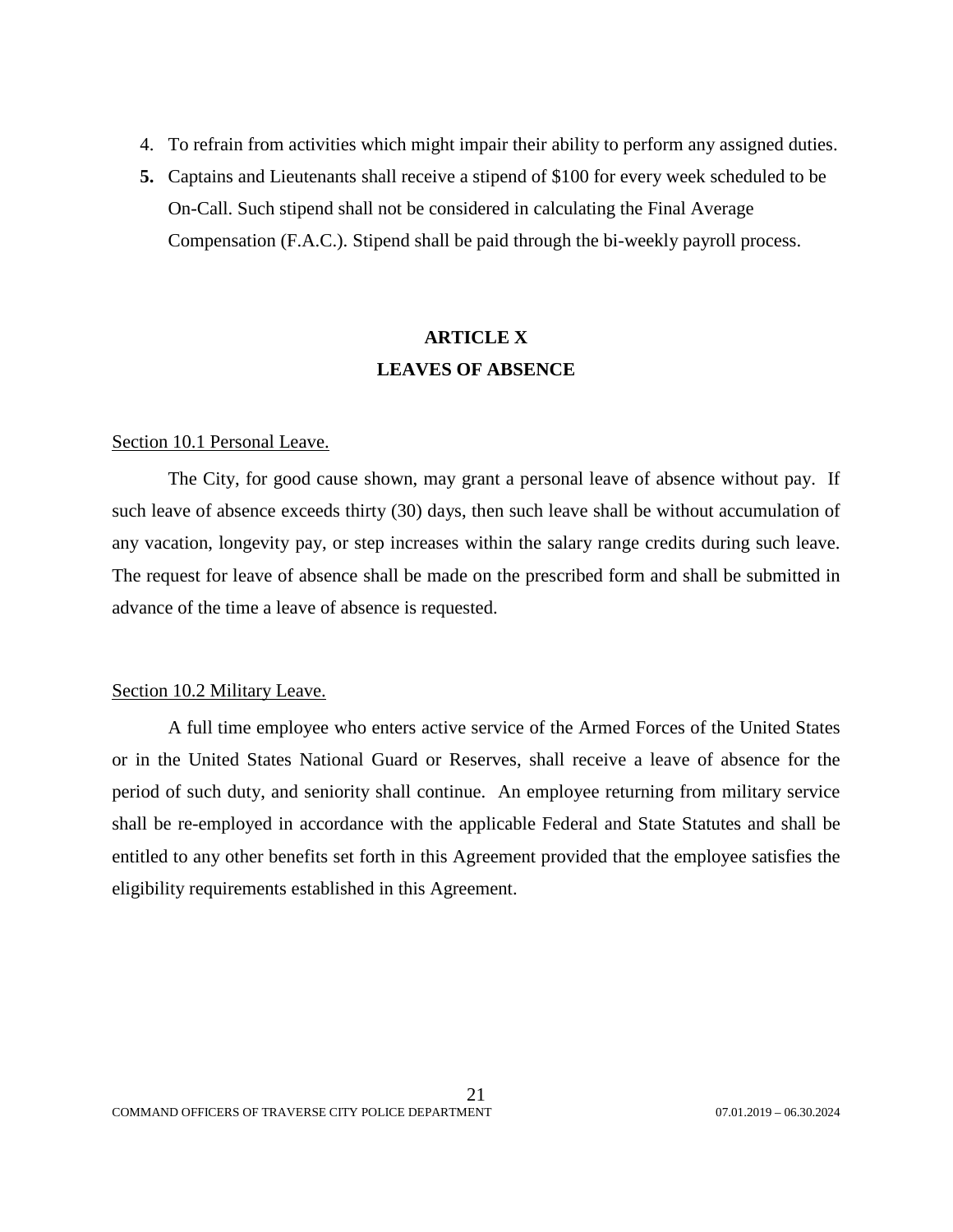## <span id="page-21-0"></span>Section 10.3 Labor Conventions.

Subject to prior approval of the City, time off without pay may be granted without discrimination or loss of seniority rights to any employee designated by the Union to attend a labor convention, provided ten (10) days advance written notice is given to the City by the Union specifying the purpose of the time off and the length of time off desired. Further provided said absence will not be detrimental to the efficient operations of the department.

## <span id="page-21-1"></span>Section 10.4 Funeral Leave.

Employees will be allowed time off from their scheduled hours of work to attend the funeral following a death in the immediate family. Time off shall be from the date of death through the date of the funeral. Time lost from the employee's schedule of work shall be compensated at the employee's regular rate, but it shall not exceed three (3) days and twenty-four (24) hours of pay. Immediate family shall mean any relative living within the household of the employee or a wife, husband, child, father, mother, sister, brother, father-in-law, mother-in-law, sister-in-law, brother-in-law, son-in-law, daughter-in-law, grandfather, grandmother, or grandchild or grandparent-in-laws of current marriage. For out-of-state funerals, employees shall be permitted to take up to two (2) additional days of leave of absence without pay or at the option of the employee to take sick leave or accumulated vacation.

## <span id="page-21-2"></span>Section 10.5 Sickness & Accident Insurance

All regular full-time employees shall, following completion of their probationary period if a new hire, receive Sickness and Accident Insurance Coverage which shall provide, at a minimum:

A) Up to twenty-six (26) weeks of coverage per occurrence.

B) Coverage shall be effective upon the first (1st) day of an accident and the eighth (8th) day of illness.

C) A weekly benefit shall be 66 2/3% of the employee's gross wage.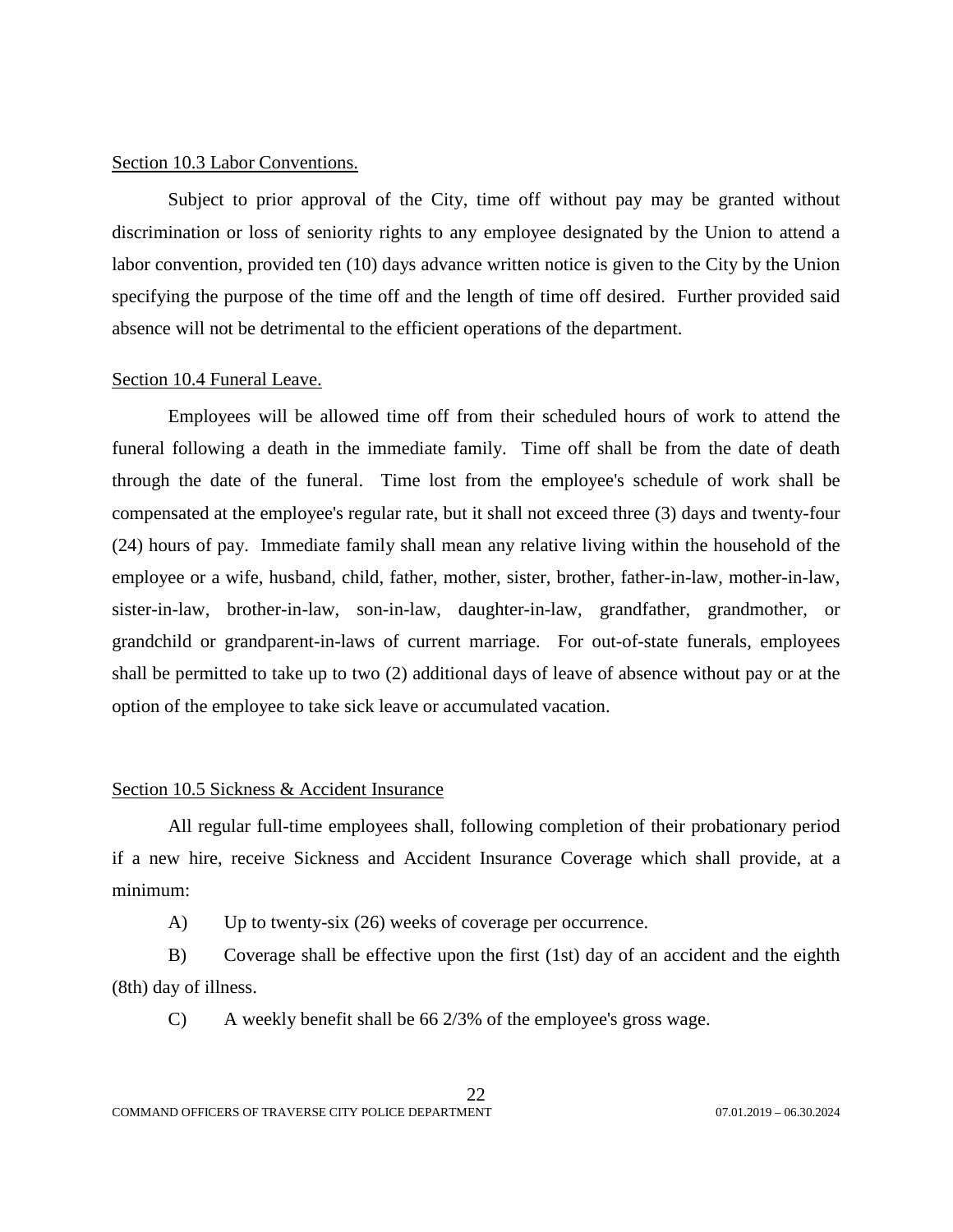## <span id="page-22-0"></span>Section 10.6. Short Term Leave Pay

Effective December 1st of each year thereafter, each regular full-time employee shall receive seven (7) paid short term leave days. Short term leave may be taken in increments of one (1) hour or greater upon the approval of the Chief of Police. Short term leave may not be accumulated. New hires shall receive an initial prorated amount of short -term leave days based on their date of hire and a benefit period from December 1, to November 30. Following the first full pay period after December 1st of each year, each regular full time employee shall receive payment for all unused short term leave, not to exceed seven (7) days, at the employee's regular rate of pay. Such payment shall be made separate from the employee's regular payroll check.

### <span id="page-22-1"></span>Section 10.7. Unpaid Leave of Absence

An employee receiving Sickness and Accident Insurance benefits provided for in this section will be considered on an unpaid leave for purposes of earning seniority, vacation, shortterm leave and holiday benefits only. The City will continue to pay their portion of health, life and optical/dental insurance premiums for up to the first full month following the time the employee begins receiving Sickness and Accident Insurance benefits provided for under this section. Effective February 5, 1994, the City will comply with the terms of the Family Medical and Leave Act (FMLA) as pertains to this section.

Upon retirement or death of an employee, the employee shall be paid at regular rate of pay for fifty percent (50%) of all sick days to their credit up to a maximum of 120 days. The maximum pay shall be the equivalent of sixty (60) days.

The City may require employees to submit verification of an illness by a physician if the absence due to illness exceed three (3) consecutive working days or where the employee establishes a pattern indicating misuse of sick/short term leave.

An employee shall notify the department of a request for sick leave as soon as possible, but not later than one hour prior to the beginning of the employee's shift.

Maternity leave shall be treated under the terms of this Section.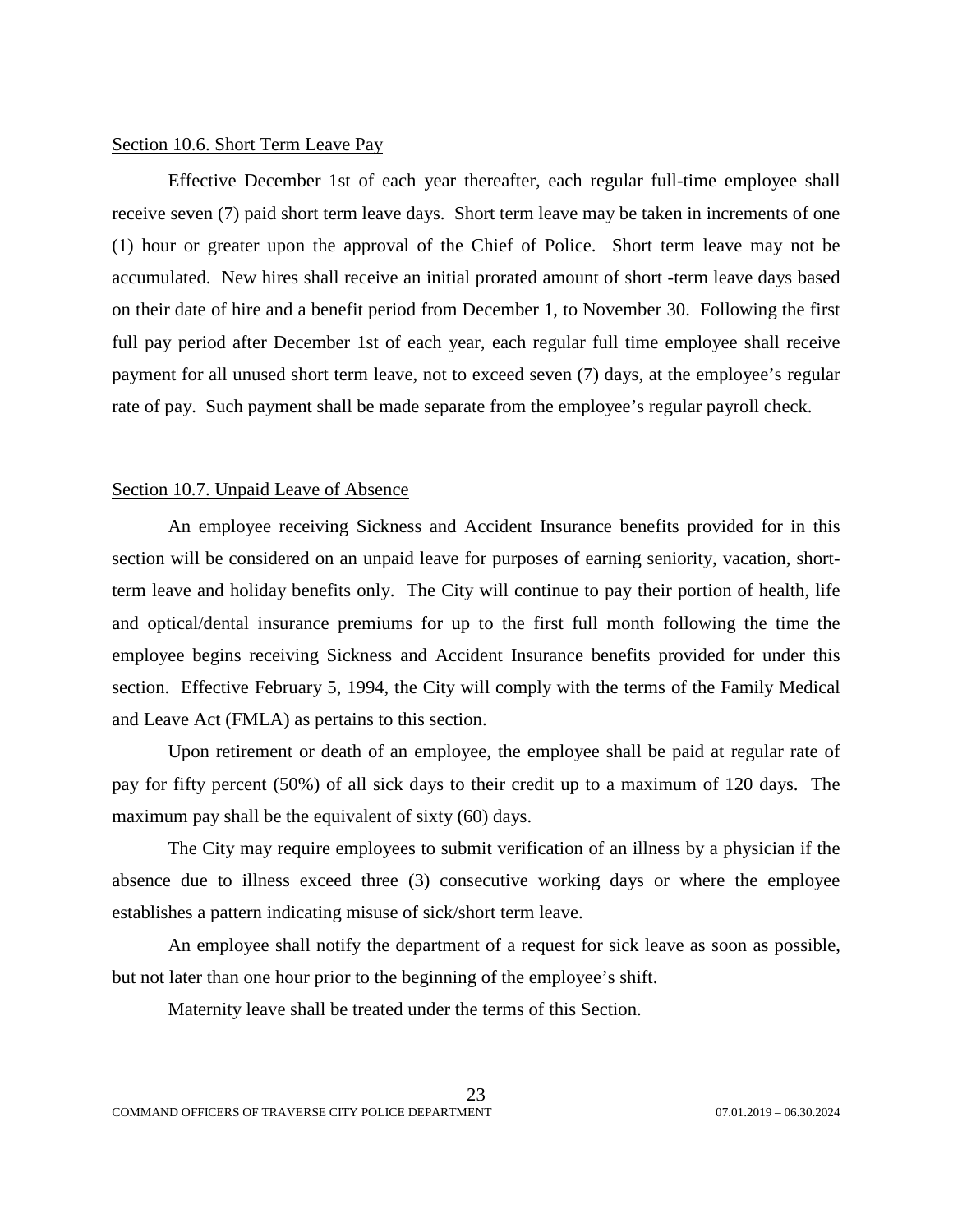## <span id="page-23-0"></span>Section 10.9 Snow Days.

<span id="page-23-1"></span>If an employee, after good faith efforts, is unable to report to work for their scheduled duty period because of weather conditions, the employee may utilize paid time off.

# **ARTICLE XI WAGES**

## <span id="page-23-3"></span><span id="page-23-2"></span>Section 11.1 Classification and Rates.

Listed in Appendix "A" and incorporated herein are the regular rates of pay for the classification of Captain and Lieutenant.

### <span id="page-23-4"></span>Section 11.2 Pay Periods.

The City shall provide for bi-weekly pay periods. Each employee shall be provided with an itemized statement of his earnings and of all deductions made for any purpose. Pay day will be every other Friday. When a recognized legal holiday falls on a regular pay day, the pay day will be one (1) day earlier. The pay period shall cover the two (2) weeks prior to the Sunday preceding the pay day. An employee who wishes advance pay, up to and including forty (40) hours prior to normal pay day, for hours actually worked may be paid upon approval of the Human Resource Director after notification of the Chief of Police.

#### <span id="page-23-5"></span>Section 11.3 Authorized Payroll Deductions.

In addition to mandatory deductions, employees may authorize the following deduction in their paychecks: Health insurance, contributions to United Way, Credit Union and other deductions as applicable and agreed upon by the parties.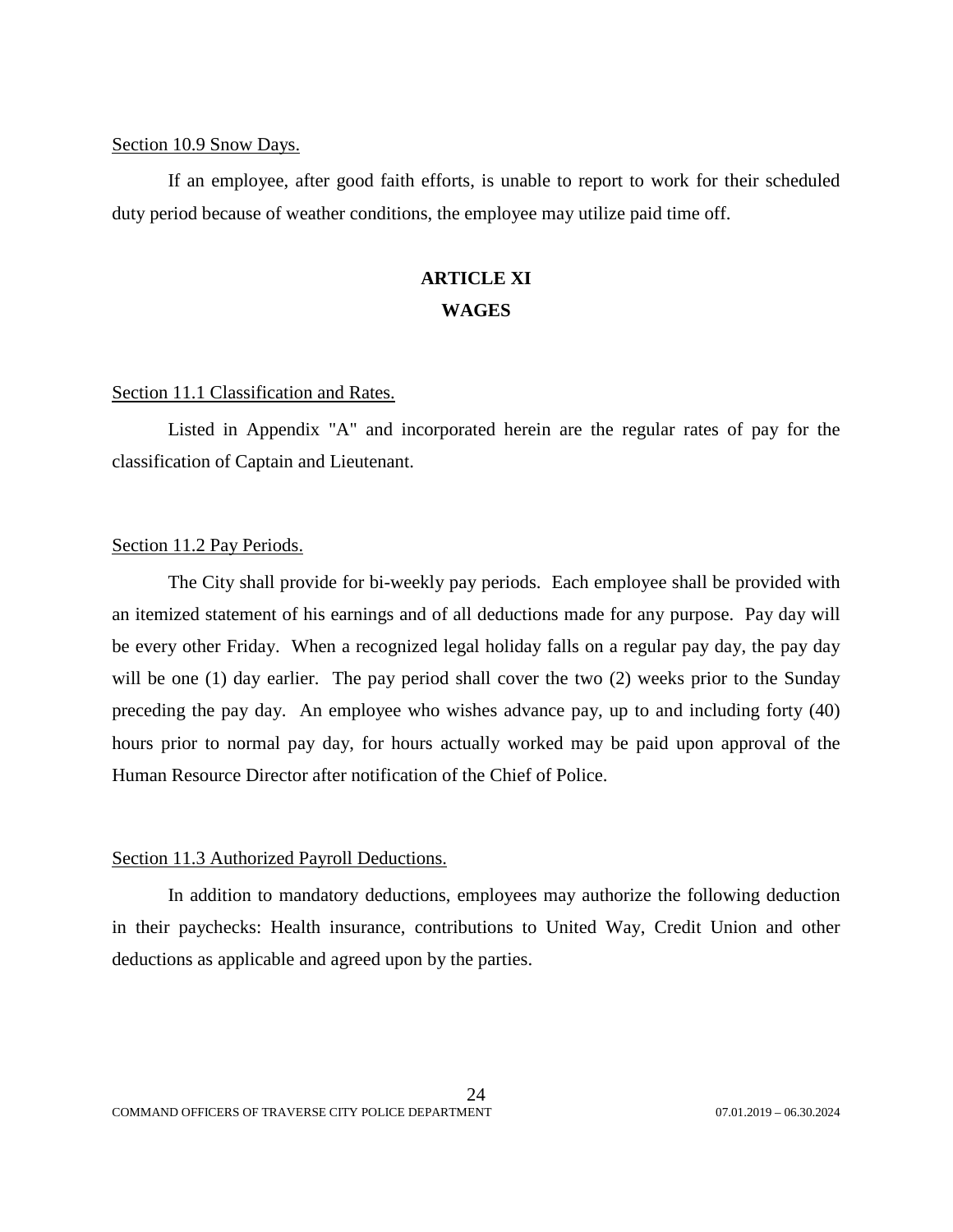## <span id="page-24-0"></span>Section 11.4 Bonds.

Should the City require any employee to give bond, cash bond shall not be compulsory, and any premium involved shall be paid by the City.

## <span id="page-24-1"></span>Section 11.5 Training.

The City shall pay the cost of schooling, (i.e. tuition, books, actual travel expenses for out-of-city travel and reasonable cost for meals) for any state mandated training required for maintenance of certification or for training solely mandated by the City. Any employee required to attend training schools during his typical work schedule, benefitting both the City and the employee, shall be remunerated at their regular rate of pay.

## <span id="page-24-2"></span>Section 11.6 Uniforms and Equipment.

The City shall furnish all uniforms and equipment it deems necessary for the employee to perform their assigned duties. It shall be the responsibility of the City to clean and maintain such uniforms and equipment. Each Captain shall receive an annual clothing allowance in the amount of one thousand dollars (\$1,000) at the beginning of the fiscal year pro-rated monthly. It shall be the responsibility of the City to dry clean the Captain's suit jackets and pants purchased under this Section which require dry cleaning.

## <span id="page-24-3"></span>Section 11.7 Paid Vacations.

Full time employees of the City shall earn vacation leave with pay in accordance with the following schedule:

- A) Eighty (80) Hours after 1 year of service One Hundred Twenty (120) hours after 5 years of service One Hundred Sixty (160) Hours after 15 years of service One Hundred eighty-four (184) hours after 20 years of service
- B) Annual vacation leave days may be accumulated by an employee not to exceed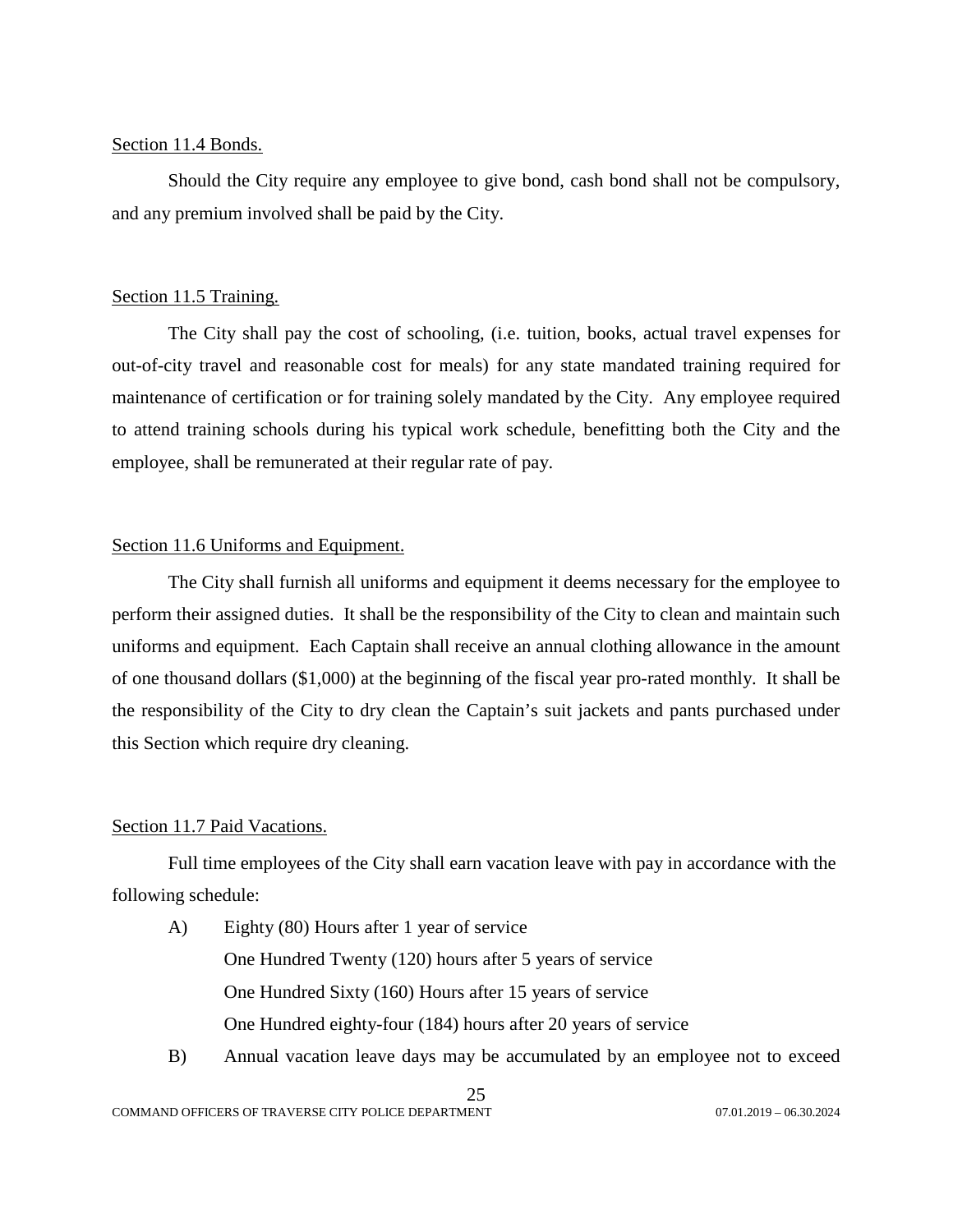five (5) work weeks (Two Hundred (200) hours), carried over on October 1 of each year. Upon separation from service, the employee shall be entitled to compensation for any unused portion of their accumulated vacation leave.

C) The Police Chief shall approve all requests for vacation use for employees with particular regard to seniority and efficient and effective operation of the department. Vacations scheduled and approved may be canceled in the event of an emergency requiring the services of those scheduled for leave.

D) In the case where an employee is unable to utilize his vacation leave because of an emergency requiring the services of that employee, the employee will be allowed to carry over additional vacation days over and above those cited in (B) above.

## <span id="page-25-0"></span>Section 11.8 Disability Pay.

If any employee is disabled in the course of or arising out of employment and as such is eligible for work disability benefits under the Worker's Compensation Laws of the State of Michigan, such employee shall be allowed salary payments which, with this compensation benefit, will equal the employee's regular gross salary or wage. The City shall pay the difference between the employee's regular gross wage and Worker's Compensation for the initial three (3) months during which the employee is actually receiving Worker's Compensation payments in the event an employee suffers a direct injury caused by another person. In all other cases, salary payments that are in addition to Worker's Compensation benefits shall be deducted from the employee's accrued sick leave. Upon exhaustion of sick leave bank, short-term leave bank then accrued vacation bank hours may be used and deducted from appropriate banks in accordance with this section.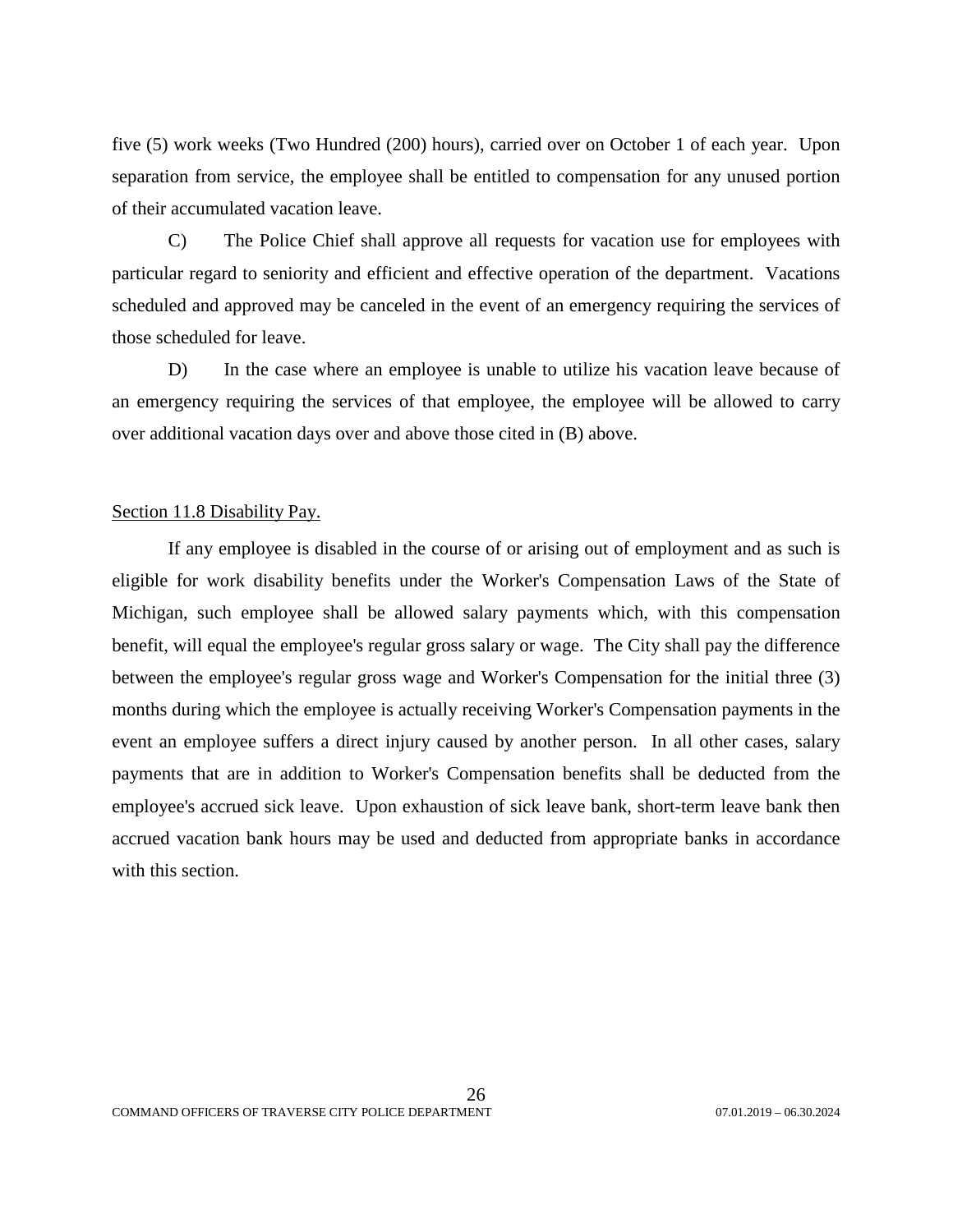## <span id="page-26-0"></span>Section 11.9 Holiday Pay.

Eligible employees shall be entitled to holiday leaves with pay on the following recognized holidays:

| New Years Day     | MLK DAY             | Labor Day               |
|-------------------|---------------------|-------------------------|
| President's Day   | <b>Memorial Day</b> | <b>Thanksgiving Day</b> |
| Good Friday       | July $4th$          | Day After Thanksgiving  |
| Christmas Eve Day | Christmas Day       |                         |

A) Captains and Lieutenants shall not work holidays except on specific authorization by the Chief of Police or if employee is scheduled for On-Call Duty. Each employee not scheduled to work on a holiday shall receive eight (8) hours of pay at the employee's regular rate for the holiday. If an employee is required to work, the employee will receive, in addition to their eight (8) hours of holiday pay, time and one-half  $(1-1/2)$  for all hours worked on a holiday. If a holiday falls on a Saturday or Sunday, the Captain and Lieutenant will receive off the Friday before a Saturday holiday or the Monday after a Sunday holiday with this day counting as the holiday to be taken as time off for purposes of this Agreement.

B) To be eligible for holiday pay credits an employee shall have worked their last scheduled work day immediately preceding the holiday and the next scheduled work day immediately following the holiday unless on an excused leave.

C) When a holiday falls during an employee's vacation period or during an excused leave of absence with pay and the absence from work is due to these leaves, the employee will be paid holiday credits in addition to such vacation or leave pay for that day.

D) When a holiday falls during an employee's vacation or sick leave absence and such employee received such holiday pay credit, the holiday shall not be used to reduce the number of such vacation or sick leave days deducted from the employee's accumulated vacation or sick leave.

E) The hours paid in holiday credits shall not be used in computing overtime payments.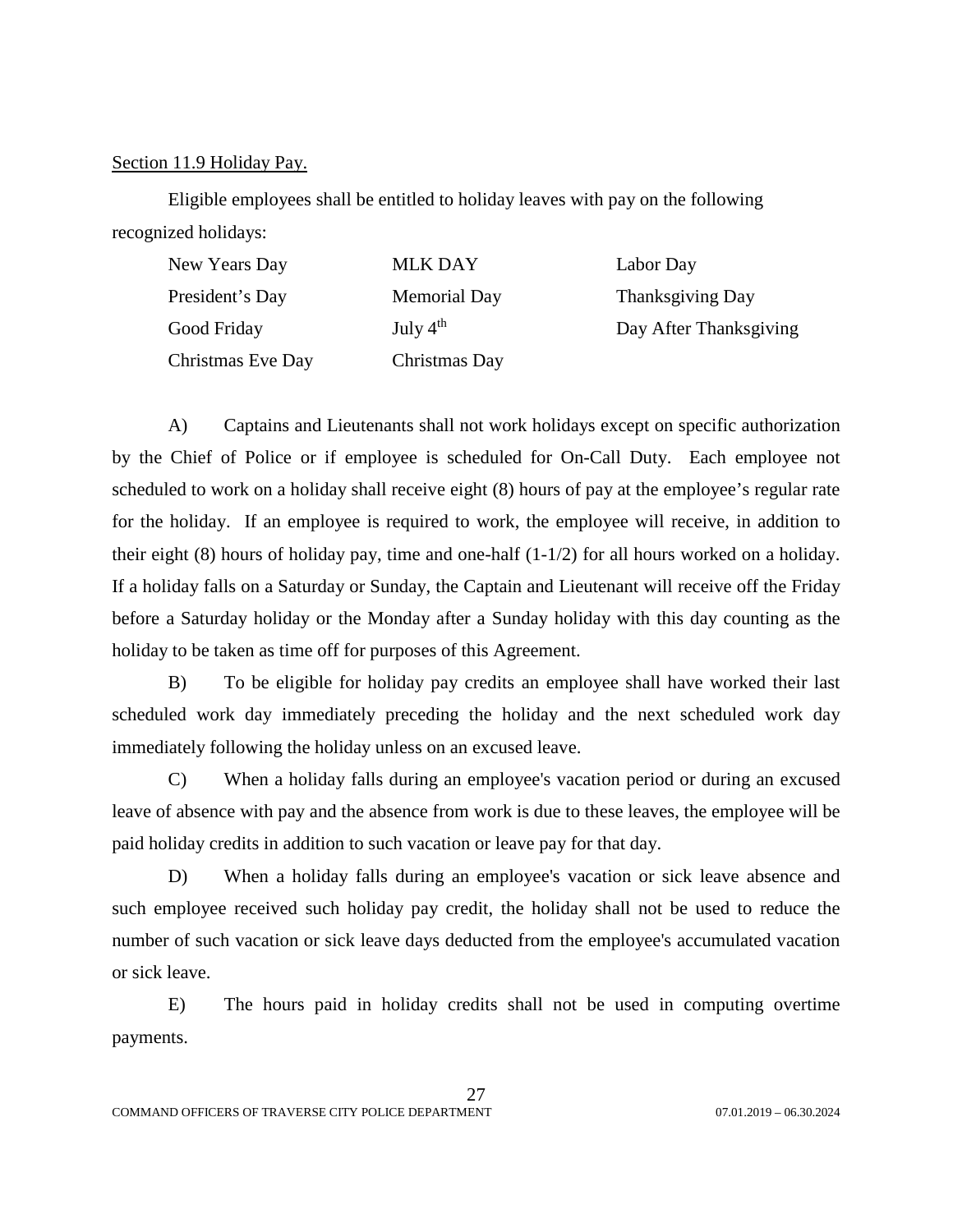# **ARTICLE XII INSURANCE**

## <span id="page-27-2"></span><span id="page-27-1"></span><span id="page-27-0"></span>Section 12.1 Life Insurance.

The City agrees to pay the full premium for term life insurance after six (6) months service for regular full-time employees, in the amount of two (2) times the employee's annual salary rounded to the next higher \$500, subject to a maximum of \$100,000.

### <span id="page-27-3"></span>Section 12.2. Medical Insurance.

The employer shall provide health benefits equivalent to the current plans High Deductible Health Savings Account HMO 100% Hospital Plan and HMO 100% High Plan. It shall be a requirement of the insurance carrier to provide benefit guides/descriptions fully explaining covered benefits. There may be the other plans or insurance carriers offered as options to the employees.

It shall be the responsibility of the employee to report changes in status to the Human Resources within thirty (30) days of qualifying event. Such changes include: birth or death of a family member, marriage of a dependent, divorce, or election of coverage under a spouse's policy of hospitalization.

The City retains the right to review alternate health care providers and to implement such programs provided that the carrier is licensed to do business in the State of Michigan, provides equivalent or greater benefits and coverage, and accepted by the health care community.

The City shall make this coverage available to all regular full-time employees, the employee's spouse, and the employee's dependents in accordance with Federal Law. Employees shall be required to complete an application for coverage and be required to promptly notify the City of any changes in status affecting the employee's coverage. Such notice shall be on forms provided by the City. New employees shall be eligible for health insurance coverage pursuant to terms and conditions of the City's health insurance contract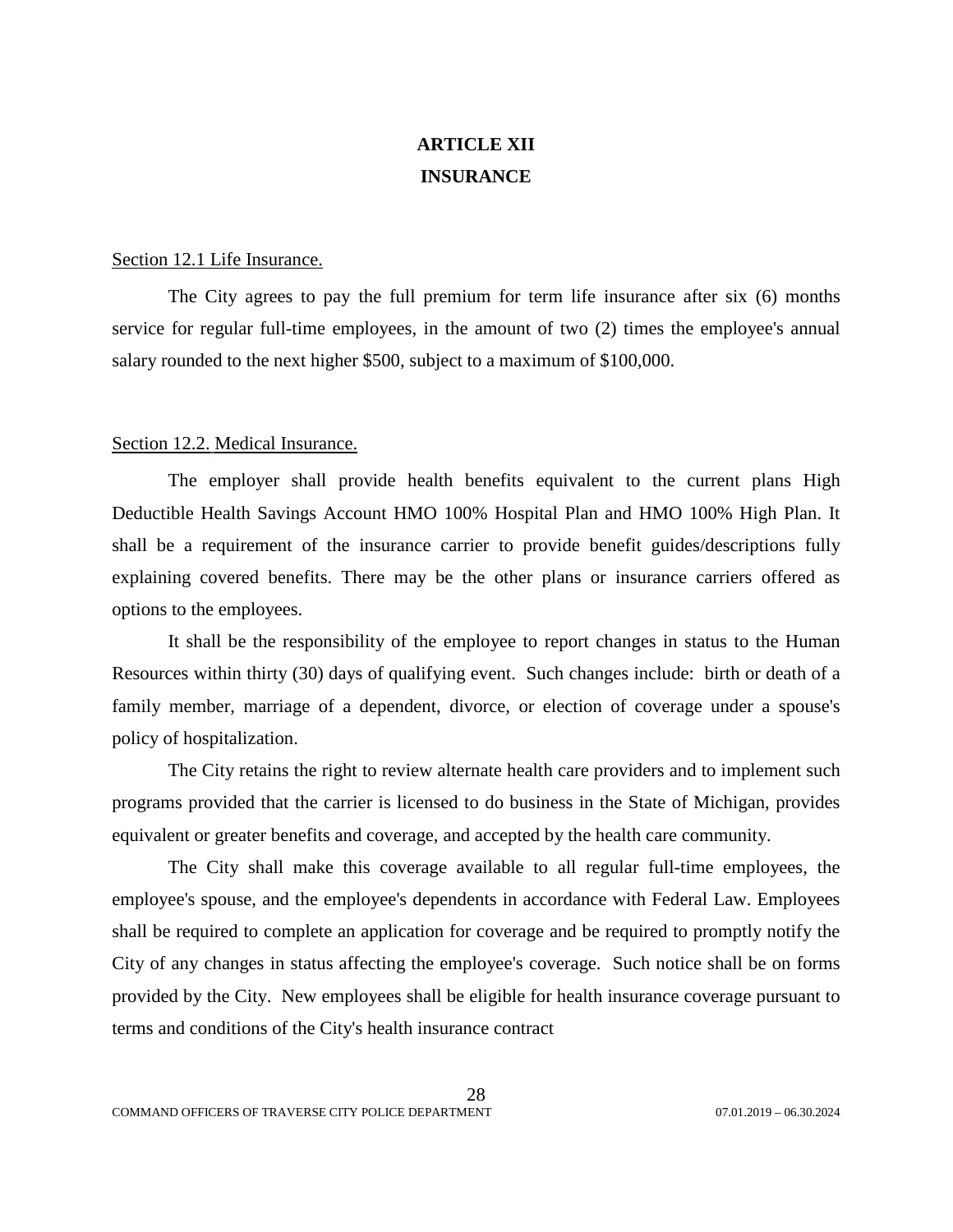## <span id="page-28-0"></span>Section 12.3 Medical Insurance Opt-Out Option

The Employer agrees to compensate employees who have other health insurance coverage, three thousand six hundred dollars (\$3,600.00) per year pro-rated at three hundred dollars (\$300.00) per month for opting out of the Employer's health insurance coverage. Opt-out compensation will be payable at the end of the health insurance year for the eligible employee. For those employees who terminate during the year, the applicable monthly opt-out compensation will be paid out in the employee's last paycheck. Eligible employees will be required to sign a Payment In Lieu of Insurance Waiver and Release form annually and provide proof of other medical insurance coverage.

## <span id="page-28-1"></span>Section 12.4 Insurance Committee

The City reserves the right to change health insurance providers and/or programs. The health insurance provider selected by the City shall be licensed in the State of Michigan and shall be generally recognized and accepted by the health services community. The health insurance program selected by the City shall conform to all of the terms of this Agreement. The Union shall be notified of any change in benefits or coverage.

There shall be a City of Traverse City Group Health Insurance Committee consisting of representatives from each union and administrative group. Up to Two (2) members of the Union will be part of this committee. The committee shall examine the health insurance program including, but not limited to, alternate providers, benefit levels, and premiums and shall make recommendations to the City regarding such.

The parties agree to reopen affected articles, should the Federal or State government takeover or substantially change the current system of employer-provided group medical insurance coverage, or costs related thereto.

#### <span id="page-28-2"></span>Section 12.5 Retirement Health Care Savings Plan (HCSP)

Effective August 1, 2008, the Employer agrees to provide an I.R.S. qualifying health savings plan that allows employees to save for retiree medical expenses with pre-tax dollars. The Employer agrees to match a maximum of one-half percent  $(\frac{1}{2}\%)$  of an employee's gross salary provided an employee contributes a minimum of one-half percent  $(\frac{1}{2}\%)$  of an employee's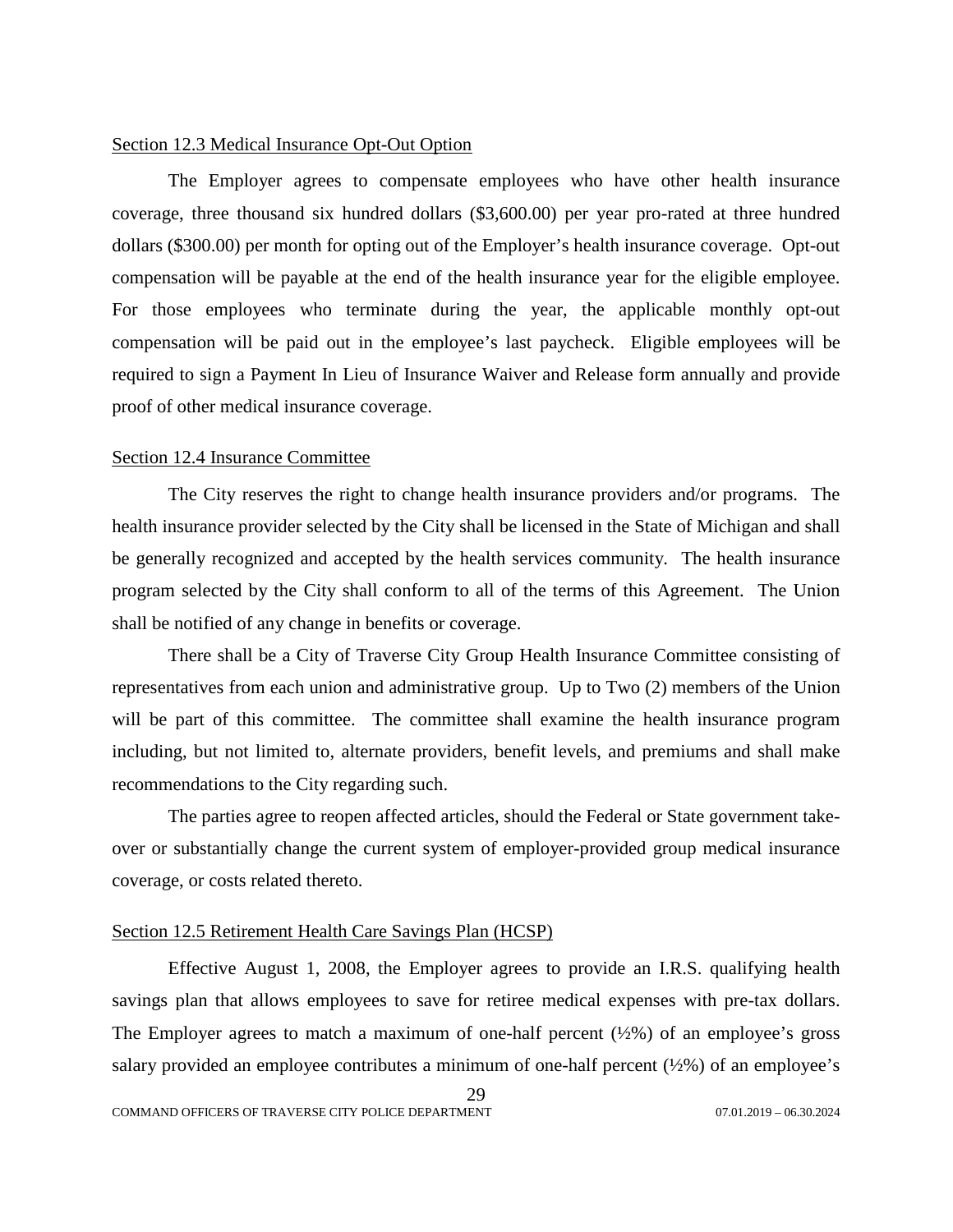gross salary to the plan. All employees are required to enroll in accordance with I.R.S. regulations covering such plans.

Effective for any new employee hired after July 1, 2009, there will be no Retiree Health Insurance coverage. Instead the City will add 1.5% to the current .5% contribution into the I.RS. qualifying health savings plan for retiree health expenses, matched by an employee share of .5%.

## <span id="page-29-0"></span>Section 12.6 Retiree's Health Insurance Coverage.

Effective for any employee who was hired prior to July 1, 2009 and who retires on or after July 1, 2009, the City will provide the same health insurance cost sharing toward retiree hospitalization insurance coverage as provided to current employees, subject to the following:

- A) The employee must have at least 10 years of services with the City, and,
- B) The employee must retire under the retirement system (Act 345), and
- C) The employee must be receiving an Act 345 Pension.

This health insurance cost sharing will continue for the life of the retiring employee, and the spouse, provided that such spousal benefits will terminate in the event of a divorce or remarriage of the surviving spouse. The retiree shall be responsible for the difference in cost in premiums for all additional eligible dependents as allowed by the plan documents.

Effective for any new employee hired after July 1, 2009, there will be no Retiree Health Insurance coverage.

#### <span id="page-29-1"></span>Section 12.7 Worker's Compensation.

The City will provide Worker's Compensation protection for all employees as required by law. Refer to Section 11.8 Disability Pay.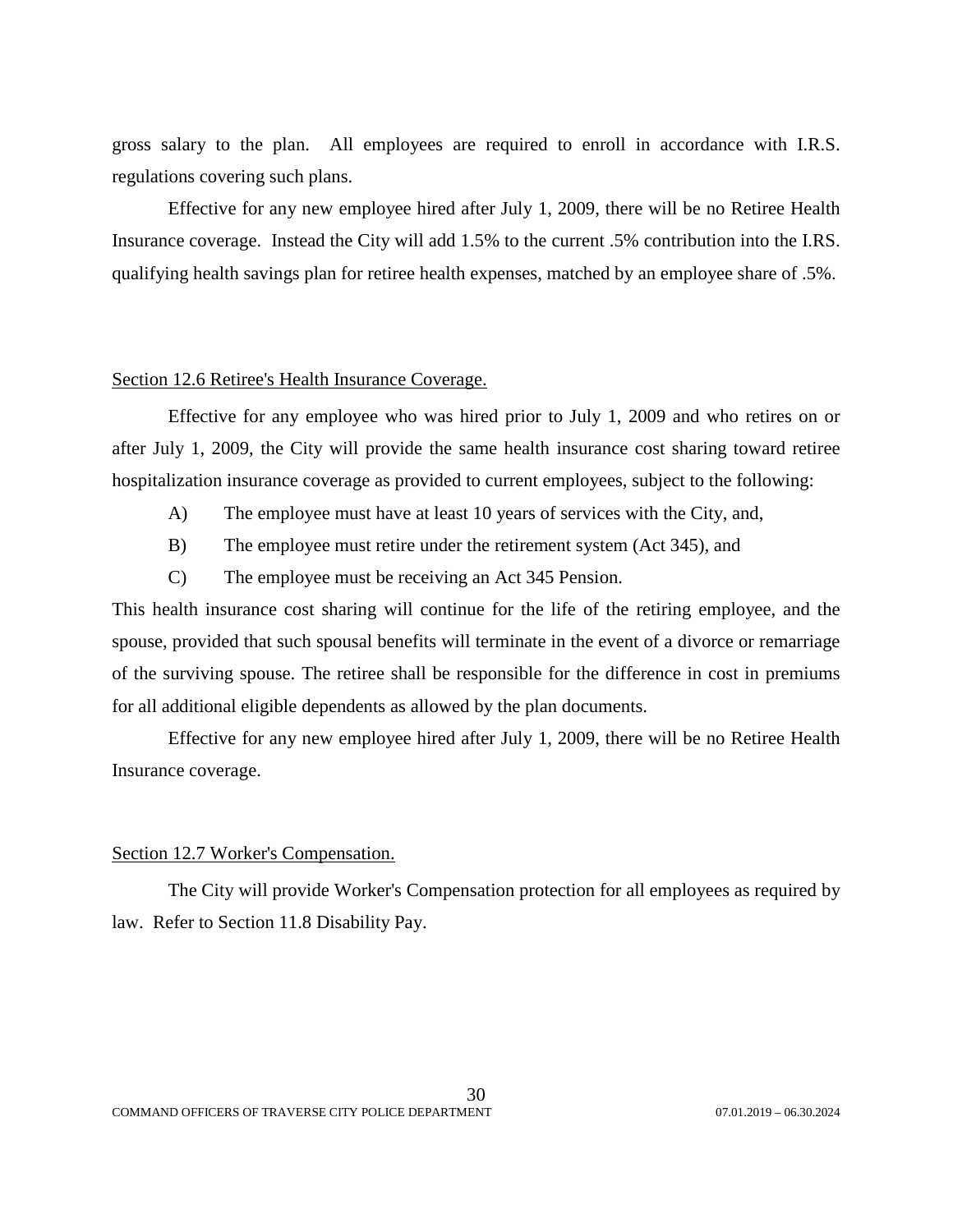## <span id="page-30-0"></span>Section 12.8 Dental and Optical Insurance.

- A) The City agrees to provide and to pay the full premium for Dental and Optical Insurance equivalent to or substantially equivalent to the plans currently provided to the employee, spouse, and dependent children
- B) Unmarried dependent children may be covered under the dental plan until the end of the calendar year in which they attain the age of twenty-six (26).
- C) Unmarried dependent children may be covered under the optical plan until the end of the month age nineteen (19) or to the end of the month in which they turn age twenty-five (25) if full time students.

Effective date of coverage for new employees will be in accordance with the providers' provisions and after the first six (6) months of service.

There shall be an Insurance Committee consisting of equal representation by the City and the Union. This committee shall examine the employer's dental and optical insurance program including, but not limited to, alternative providers, benefit levels, and premiums and shall make recommendations to the employer regarding such.

## <span id="page-30-1"></span>Section 12.9 Insurance Premiums During Layoff or Leave of Absence.

The City shall pay their portion of the required insurance premiums for the first full month following the month in which an employee is laid-off or takes a personal leave of absence under Section 10.1. If the leave of absence is in accordance with Section 10.5 Sick/Short-Term Leave, the City shall pay their portion of the required insurance premiums for the first full month following the time an employee begins receiving Sickness and Accident Insurance benefits provided under that section. If the leave of absence is for a work–related disability in accordance with Section 12.5 and 11.8, the City shall pay their portion of the required insurance premiums for six (6) consecutive months. Provided, however, that in all of the above cases, the employee pays their portion for continuation of these benefits. Upon discontinuance of the City's payment of insurance premiums for employees under a leave of absence, an employee shall assume the full cost of the required insurance premiums in order to maintain insurance coverage.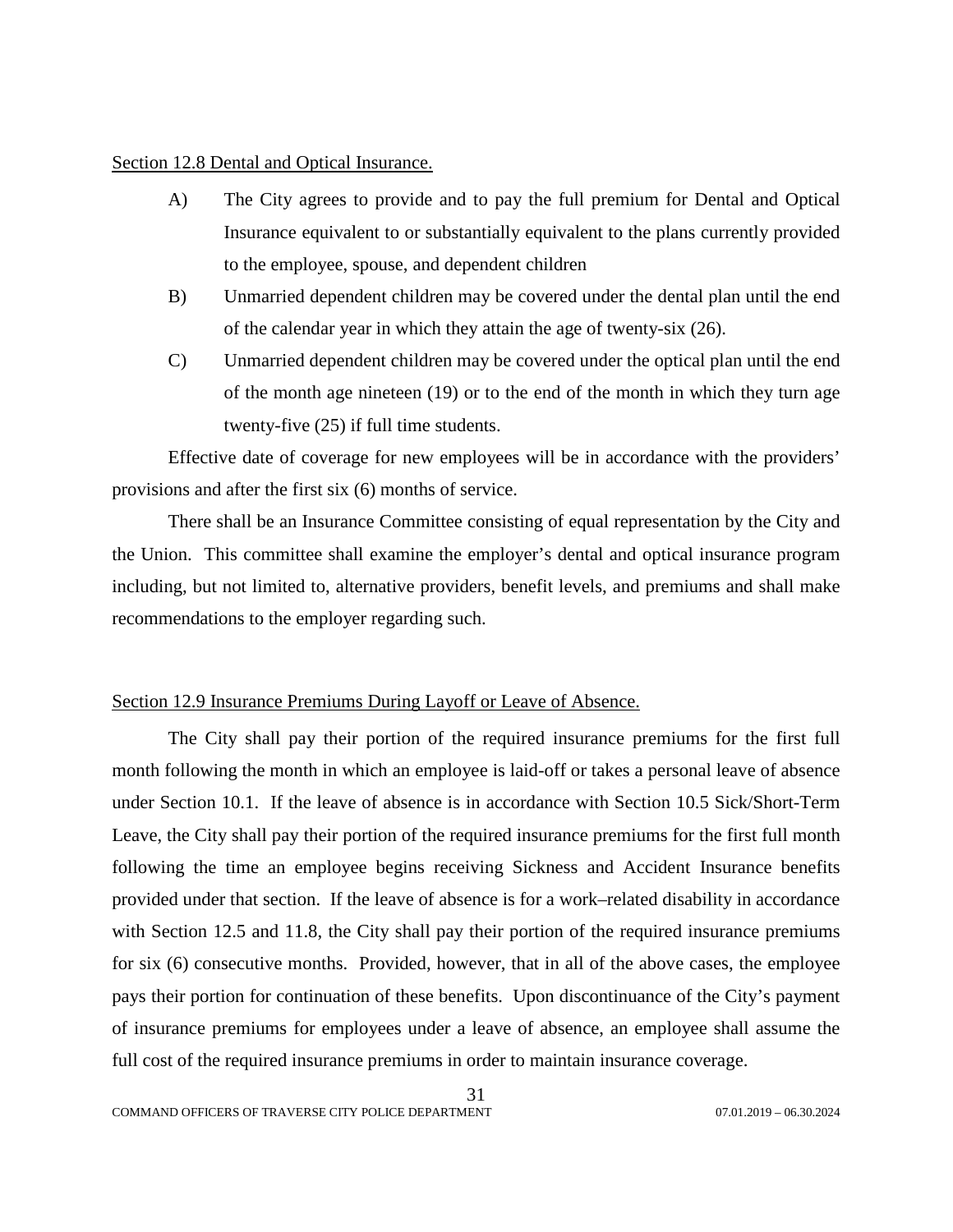# **ARTICLE XIII SPECIAL CONFERENCE**

## <span id="page-31-2"></span><span id="page-31-1"></span><span id="page-31-0"></span>Section 13.1.

Special conferences on important matters will be arranged between the Union and the Chief of Police or the City or their designated representative upon request of either party. Such meetings shall be between one (1) and not more than three (3) representatives of the City and representatives of the Union unless otherwise mutually agreed. Arrangements for such conferences shall be made in advance and an agenda of the matters to be taken up at the meeting shall be presented at the time the conference is requested. Matters taken up in special conferences shall be confined to those matters included in the agenda, unless both parties agree to include other items.

# **ARTICLE XIV SEPARABILITY AND SAVINGS CLAUSE**

### <span id="page-31-5"></span><span id="page-31-4"></span><span id="page-31-3"></span>Section 14.1.

A) In the event that any provision of this Agreement shall at any time be declared invalid by any court of competent jurisdiction, the decision shall not invalidate the entire Agreement, it being the express intention of the parties that all other provisions shall remain in full force and effect.

B) In the event that any provision of this Agreement is held invalid, as set forth above, the parties shall enter into negotiations for the purpose of arriving at a mutually satisfactory replacement for the provisions held invalid.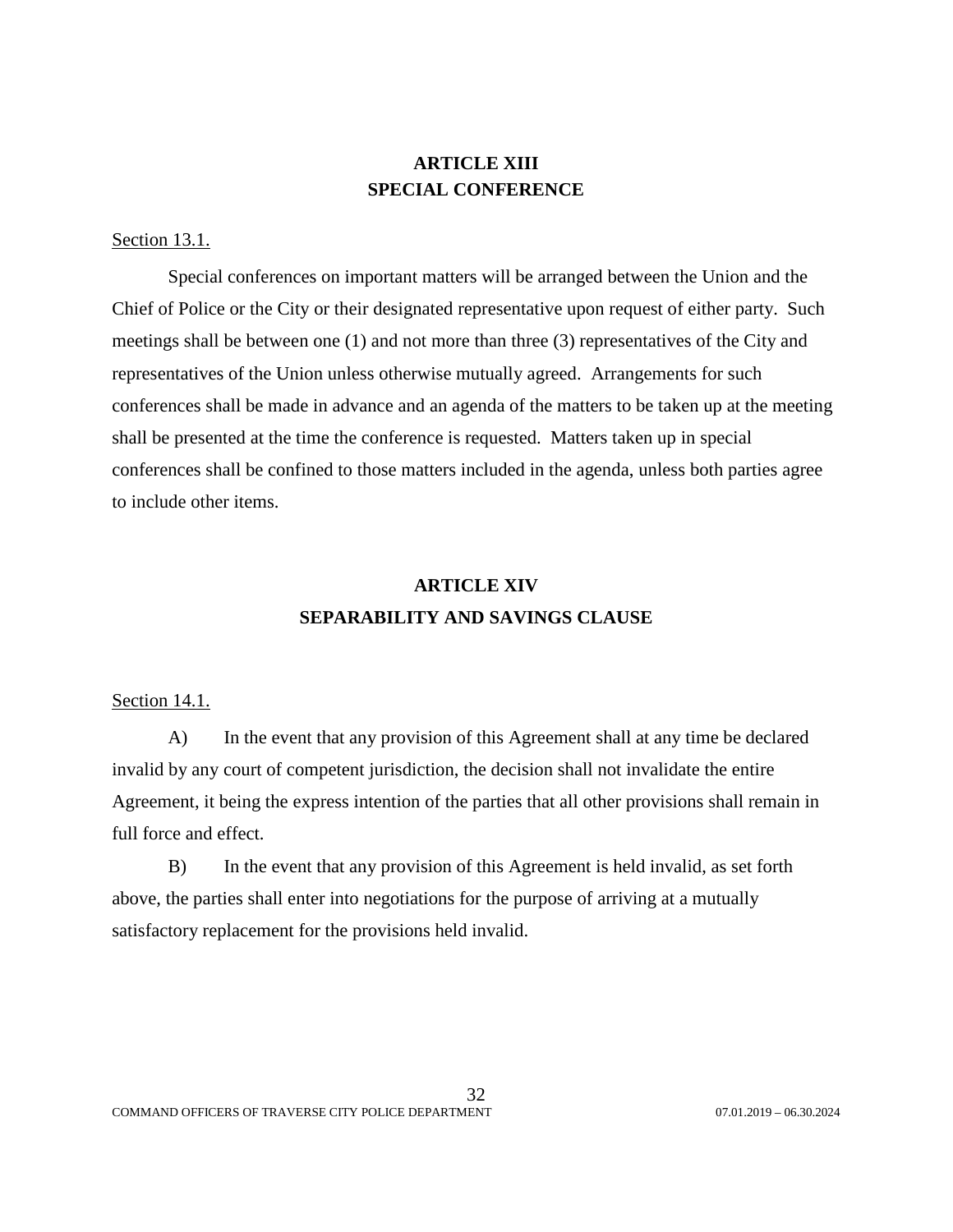# **ARTICLE XV SPECIAL INACTIVATION**

#### <span id="page-32-2"></span><span id="page-32-1"></span><span id="page-32-0"></span>Section 15.1

If any member shoots, while in the line of duty, another person either injuring or killing that person, at the City's discretion, that member shall be placed on administrative duty for four (4) consecutive days except during periods of emergency.

<span id="page-32-3"></span>The member shall be required to participate in counseling through the City's Employee Assistance Program (E.A.P.) after an incident involving a shooting.

# **ARTICLE XVI RETIREMENT**

<span id="page-32-5"></span><span id="page-32-4"></span>Section 16.1

## **A) Pension Multiplier**

 Effective July 1, 2009, any member hired prior to July 1, 2009 at age fifty (50) with twenty-five (25) years of service or age sixty (60) regardless of service shall have a pension as authorized under Public Act 345, payable at the rate of two and eight-tenths percent (2.8%) of the average of the three (3) years of highest annual compensation received during the five (5) years of service immediately preceding retirement or leaving service, multiplied by the first twenty-five (25) years of service, and all other benefits and compensation as set forth in said Act. (Michigan Act 345 of 1937 provides for "1% of the member's average final compensation multiplied by the number of years, and fraction of a year, of service rendered by the member in excess of 25 years.").

Effective July 1, 2009 the pension multiplier shall be two percent (2.0%) for the first twenty-five (25) years of service for all new employees hired on or after July 1, 2009.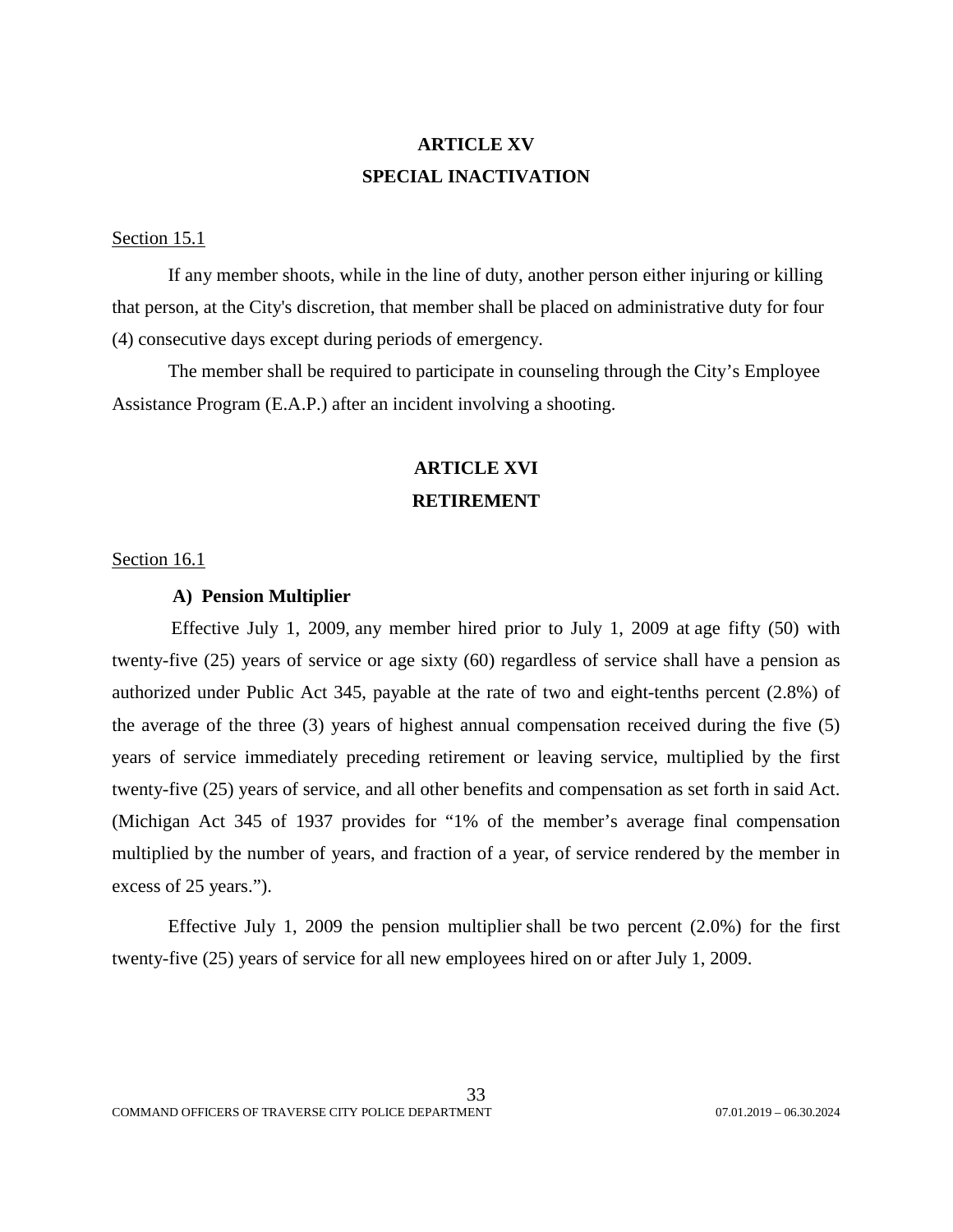## **B) Annual Post-Retirement Adjustment**

Effective January 1, 1994, an annual post-retirement adjustment of up to two and onehalf percent (2.5%) based upon the annual increase in the CPI, of the annual pension amount for a period of twenty (20) years beginning one (1) year after the member's date of retirement.

Employees hired on or after July 1, 2021, are not eligible for an annual post-retirement adjustment. Wage for "Final Average Compensation" shall be computed as described in the ACT 345 benefit plan summary.

## **C) Employee Contributions**

Effective July 1, 2011, Captains shall make a retirement contribution of six percent (6.0%) of gross salary.

Effective July 1, 2019 Lieutenants shall make a retirement contribution of three percent (3.0%) of gross salary.

Retirement contributions shall be by payroll deduction

## <span id="page-33-0"></span>Section 16.2 Longevity Payments.

In addition to the base pay as set forth in the attached salary schedule, employees hired prior to January 1, 1999, shall receive longevity pay as follows:

After ten (10) years' of continuous service...................... 3% of base pay After fifteen (15) years' of continuous service................ 5% of base pay After twenty (20) years' of continuous service............... 7% of base pay

Employees hired after January 1, 1999, shall receive a pro-rated longevity payment added to his/her hourly pay rate on the first pay period following their anniversary date according to the following schedule:

| After ten (10) years' continuous service:     | \$0.30 |
|-----------------------------------------------|--------|
| After fifteen (15) years' continuous service: | \$0.40 |
| After twenty (20) years' continuous service:  | \$0.50 |

Employees internally promoted to the position of Captain will bring forth the longevity payment they are receiving, or the longevity payment per the collective bargaining agreement that they are promoted from.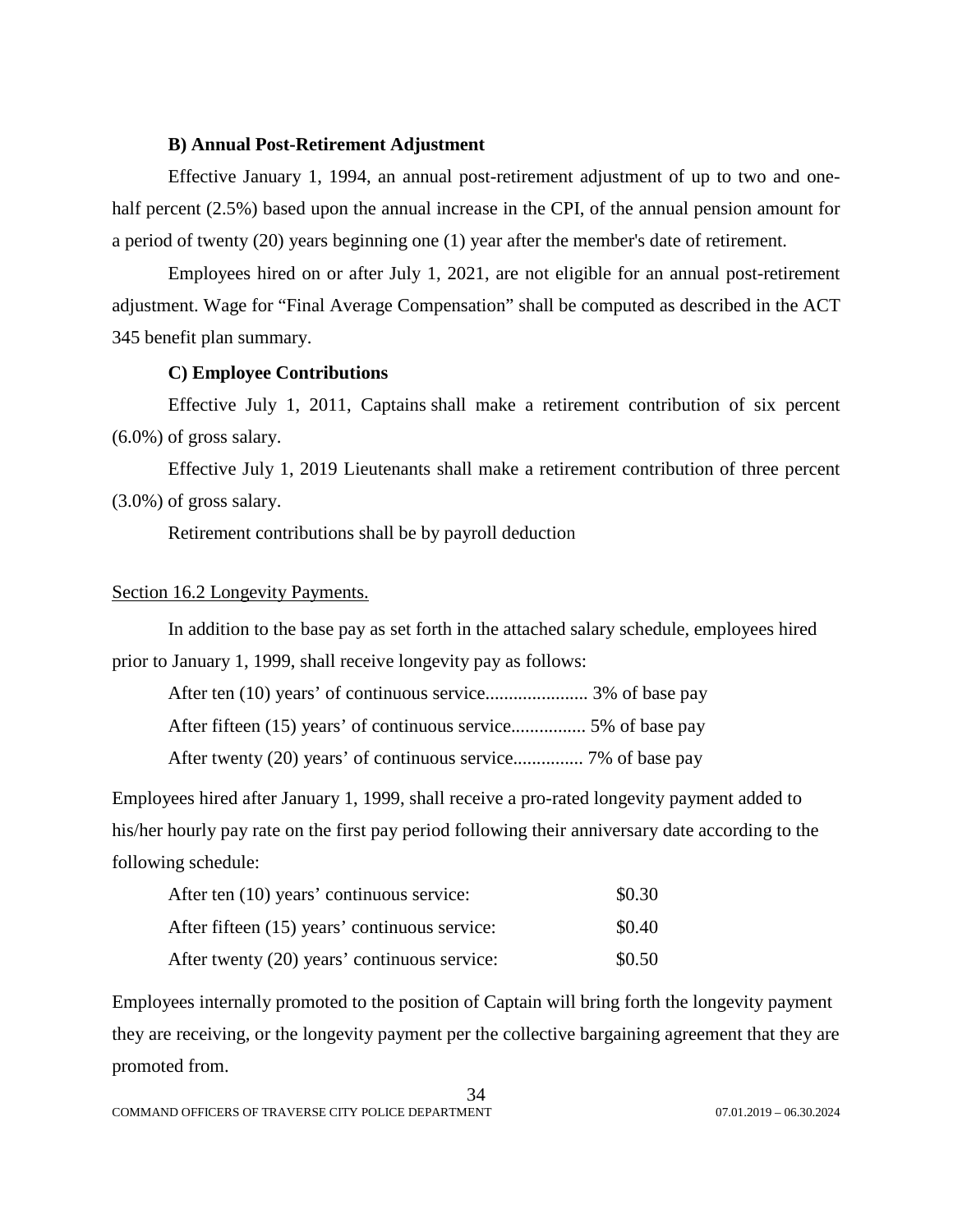# **ARTICLE XVII PHYSICAL MAINTENANCE PROGRAM**

<span id="page-34-1"></span><span id="page-34-0"></span>Participation in the Police Physical Maintenance Program is voluntary. The Program shall not be changed by the City except after notice to the Union and then subject to collective bargaining permitted by law regarding changes. The meaning, application and effect of the policy are not subject to the grievance procedure or other contract or labor remedies.

Beginning in July 2009 and annually thereafter, employees who attain a score of 75% or higher will receive a payment of \$0.48 per hour. Employees who attain a score of 65% to 74% will receive a payment of \$0.36 per hour. Payment will take effect January 1 through December 31 following the completion of the physical.

# **ARTICLE XVIII MISCELLANEOUS**

## <span id="page-34-4"></span><span id="page-34-3"></span><span id="page-34-2"></span>Section 18.1 No Discrimination.

There shall be no discrimination against any employee or employees by either the City or the Union in regard to hiring, tenure, terms, compensation, work classifications, promotions or demotions, termination, transfers, or other conditions of employment because of their actual or perceived race, color, national origin, sex, age, height, weight, marital status, religion, physical or mental disability, family status, sexual orientation, or gender identity or gender expression.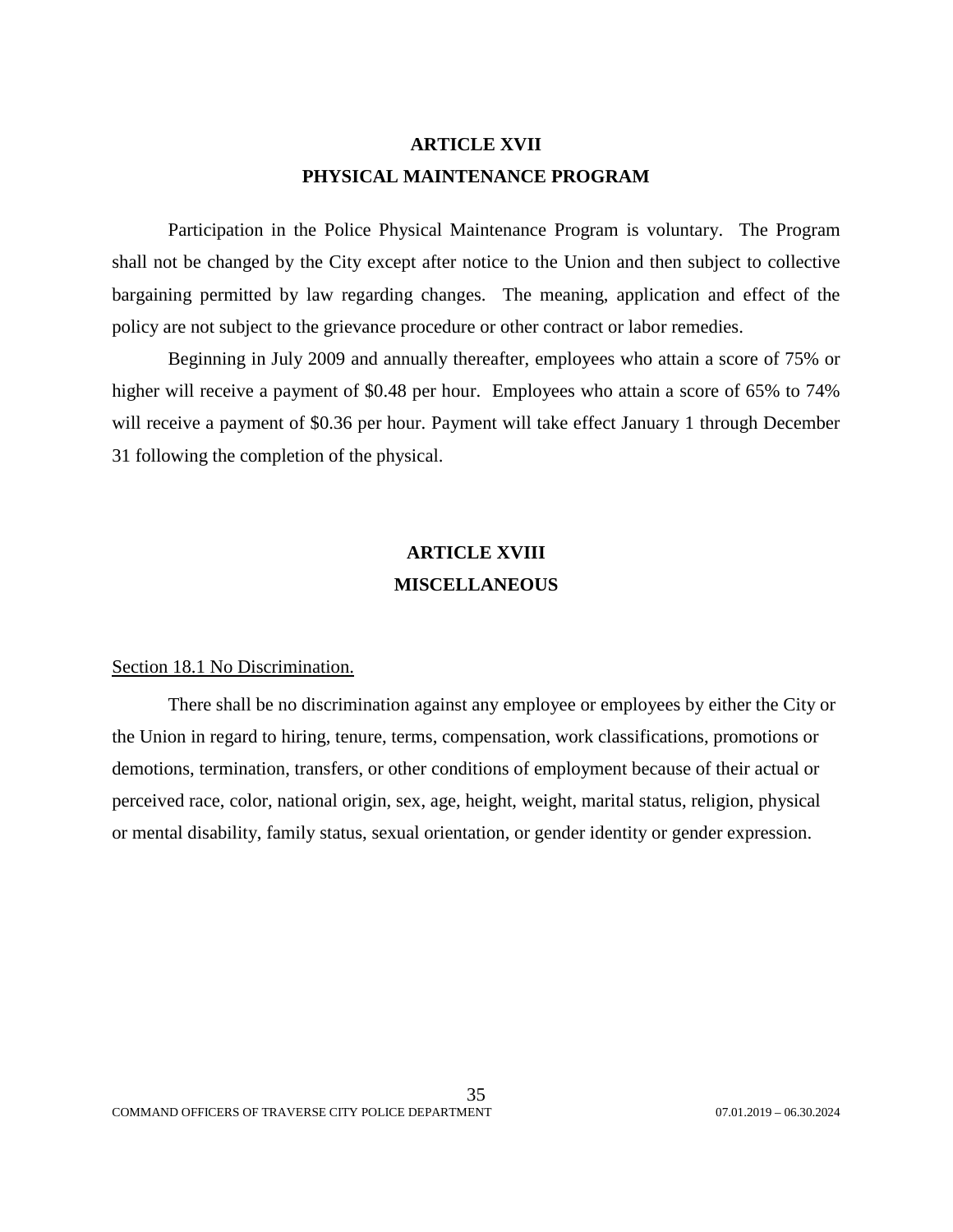## <span id="page-35-0"></span>Section 18.2 Bulletin Boards.

The City will provide a bulletin board in the Police Building which may be used by the Union for posting notices limited to:

- A) Notices of Union recreational or social events.
- B) Notice of Police Union elections and results.
- C) Notices of Union meetings and results.
- D) Official Teamsters communications.
- E) Fraternal Police communications.
- F) Other information which is not derogatory to the City or its administration.

The City reserves the right to police the bulletin board so that no offensive material is posted thereon.

## <span id="page-35-1"></span>Section 18.3 Rules and Regulations.

The City reserves the right to establish and publish from time to time, reasonable rules and regulations which it shall deem proper to govern the conduct of its employees.

## <span id="page-35-2"></span>Section 18.4 Washrooms.

The City will provide washrooms and lockers for the changing and storage of clothing. Such lockers may be inspected monthly by the Chief of Police and once a month other than for general inspection by the Chief of Police in the presence of the employee assigned such locker; the latter to be made subject to five (5) days' notice to the employee.

## <span id="page-35-3"></span>Section 18.5 Mileage.

When an employee is required by the City to provide their own vehicle to perform their duties, the employee shall receive an allowance as defined under the Internal Revenue Code.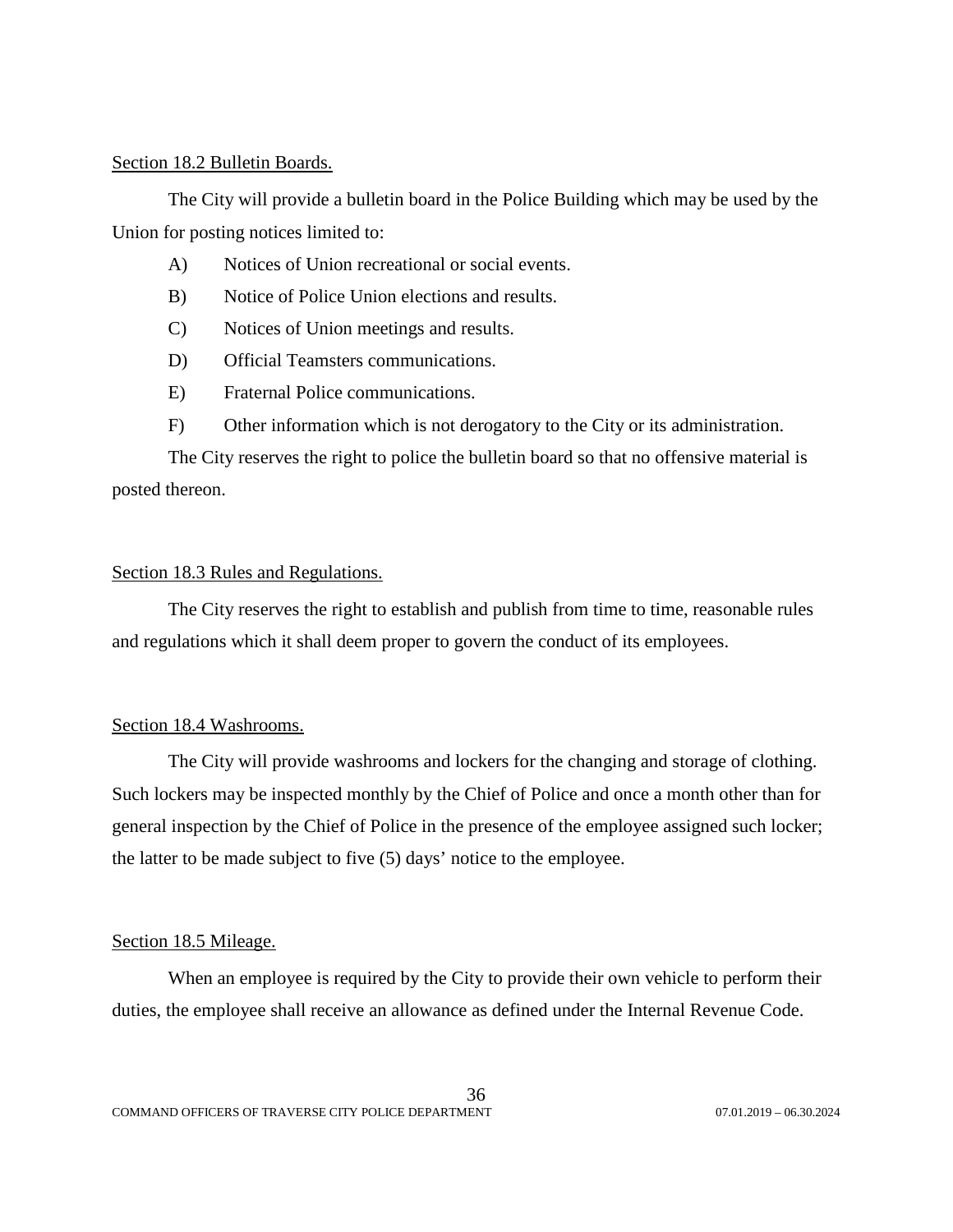## <span id="page-36-0"></span>Section 18.6 Changes.

Any time a new division is established or an existing division is combined with another, the City will notify the Union prior to implementing such change. The effect of such change shall be a proper subject of the Special Conference and shall be governed by the provision of this Agreement relating to work assignments.

### <span id="page-36-1"></span>Section 18.7 Legal Assistance.

The City will provide to the employee such legal assistance as provided by present insurance policy and as required by law.

## <span id="page-36-2"></span>Section 18.8 Janitorial Duties.

The employees will not be required to perform any janitorial or building maintenance functions except by mutual agreement or in the case of unusual circumstances or an emergency.

## <span id="page-36-3"></span>Section 18.9 Changes of Address.

An employee changing their place of permanent residence shall make such change known to their immediate supervisor as soon as possible on a form provided by the City for such purposes. Such change of address may then be forwarded by the Police Chief to all City offices requiring such information.

## <span id="page-36-4"></span>Section 18.10 Telephone Numbers.

All employees shall be required to give their home addresses and phone numbers to the Chief of Police. Such phone numbers shall be held in strict confidence and will not be given out to anyone except the Manager, Attorney or designee without the permission of the employee and then only by a shift supervisor.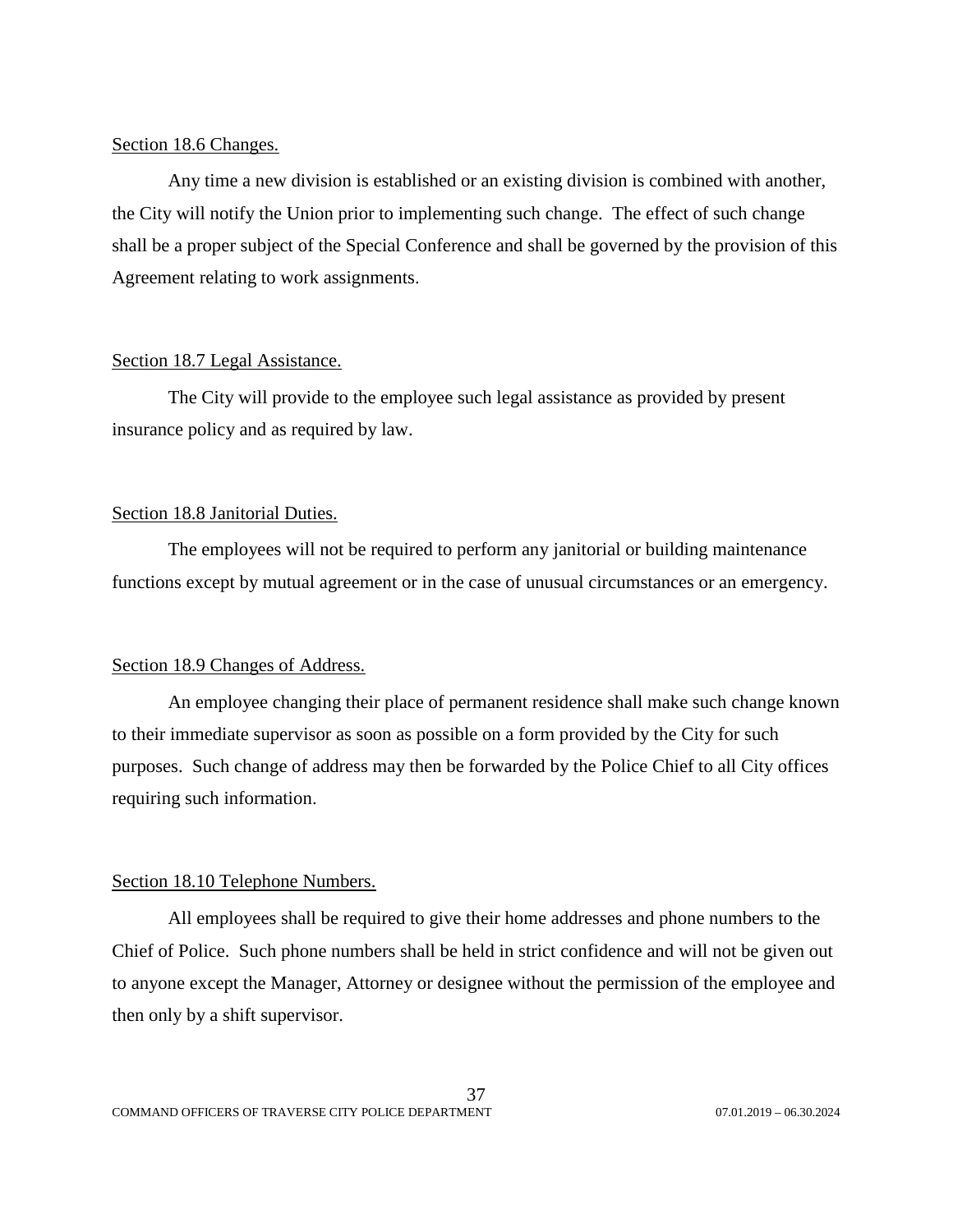## <span id="page-37-0"></span>Section 18.11 Beneficiary.

Earned pay and earned benefits specified in this Agreement which are due to an employee upon their death shall be paid to their named beneficiary and, if no beneficiary is named, to their estate.

## <span id="page-37-1"></span>Section 18.12 Residency.

Employees must live within a radius of twenty (20) miles of the City limits as measured from the nearest City limit. Employees who were living outside such radius prior to March 10, 2000 shall be permitted to remain in such place of residence, but if they move, must move within the above mentioned distance. New Hires have one (1) year from date of hire to attain such residence. Failure to comply with this provision shall be a reason for termination. Extensions due to extenuating circumstances may be granted by the City Manager. Change of address shall be reported with seven (7) calendars days to the Office of Human Resources.

### <span id="page-37-2"></span>Section 18.13 Gender.

The masculine pronoun, whenever used in this Agreement, shall include the female pronoun, and the singular pronoun, the plural, unless the context clearly otherwise requires.

## <span id="page-37-3"></span>Section 18.14 Captions.

The captions used in each Section of this Agreement are for the purposes of identification and are not a substantial part of this Agreement.

#### <span id="page-37-4"></span>Section 18.15 Education.

Employees who receive a prior written approval for educational courses directly related to the employee's current job or deemed to improve job skills relative to potential advancement opportunities available within the City may receive tuition reimbursement for the Employer in accordance with City policies.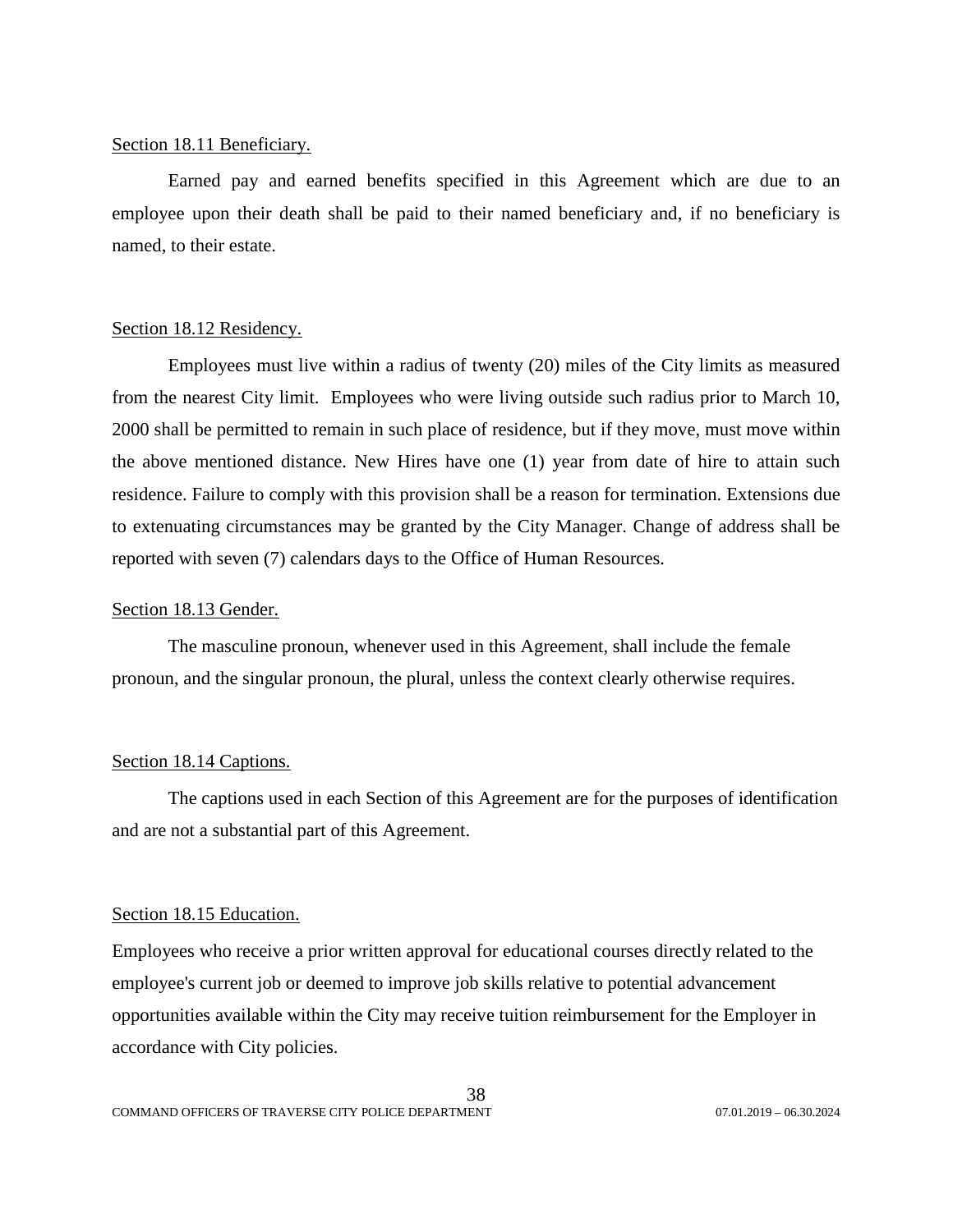## <span id="page-38-0"></span>Section 18.16 Tobacco Products

Upon promotion or hire to the classification of Captain and Lieutenant, no tobacco products shall be permitted to be used while "on" or "off" duty.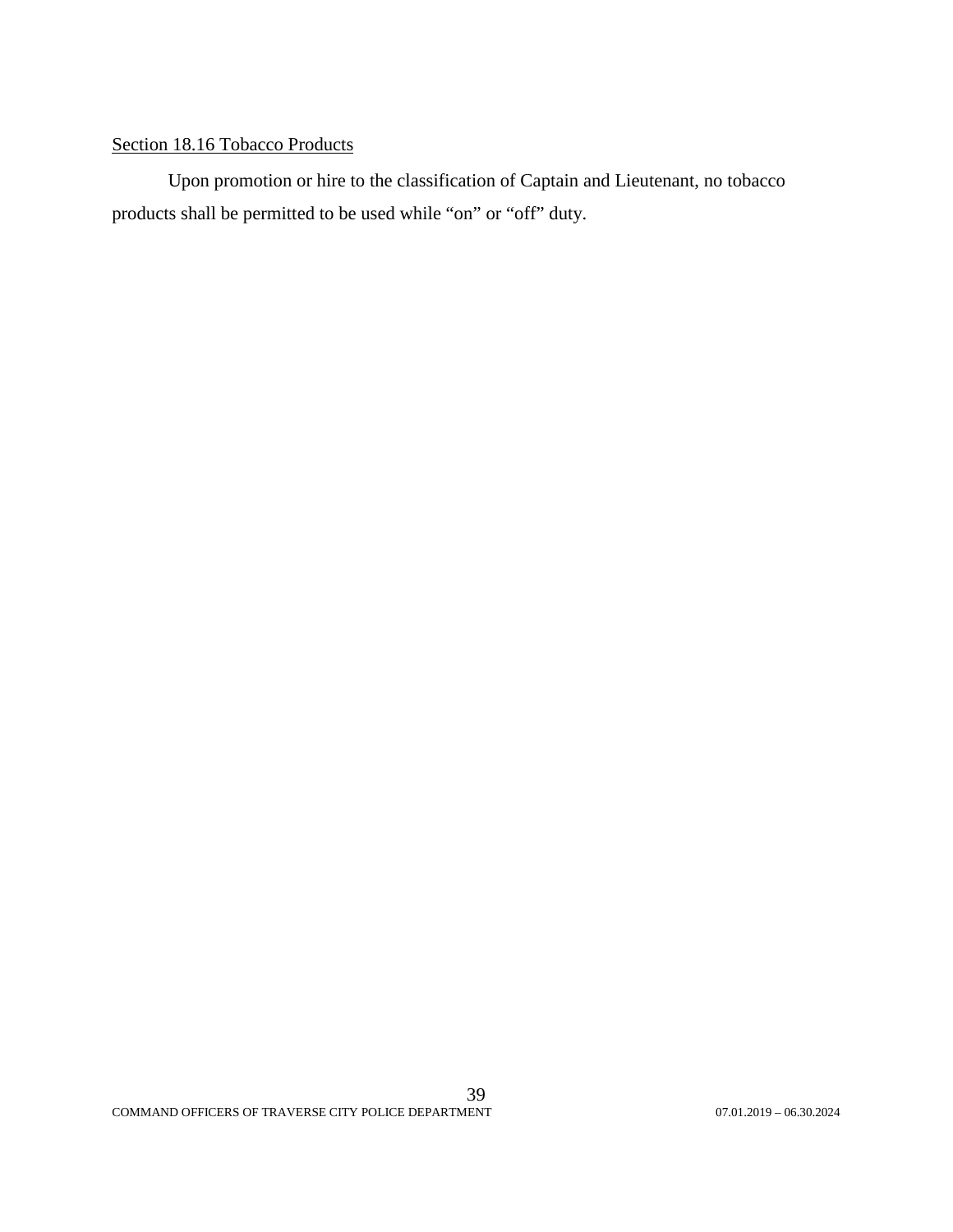# **ARTICLE XIX DURATION**

## <span id="page-39-2"></span><span id="page-39-1"></span><span id="page-39-0"></span>Section 19.1.

This Agreement shall be effective on the 1st day of July, 2019 and shall remain in force and effect until the 30th day of June, 2024. It shall be automatically renewed from year to year thereafter unless either party shall notify the other in writing, at least ninety (90) days prior to the anniversary date it desires to modify this Agreement. In the event that such notice is given, negotiations shall begin not later than sixty (60) days prior to the anniversary date that it desires to modify this Agreement. This Agreement shall remain in full force and be effective during the period of negotiations and until a new Agreement is reached by the parties.

This Agreement was negotiated by the following listed representatives:

Local 214 Robert Donick James Bussell Keith Gillis

City of Traverse City Martin Colburn Penny Hill Kristine Bosley Christina Woods TEAMSTERS STATE, COUNTY AND **MUNICIPAL WORKERS LOCAL 214** 

TRAVERSE CITY, MICHIGAN

By

Benjamin Marentette, City Clerk

By Jim Carruthers, Mayor

**AS TO SUBSTANCE: APPROVED** 

Martin Colburn, City Manager

Robert Donick, Business Representative

James Bussell, Steward

Keith Gillis, Alternate Steward

08/23/2019 Date:

40 COMMAND OFFICERS OF TRAVERSE CITY POLICE DEPARTMENT 07.01.2019 – 06.30.2024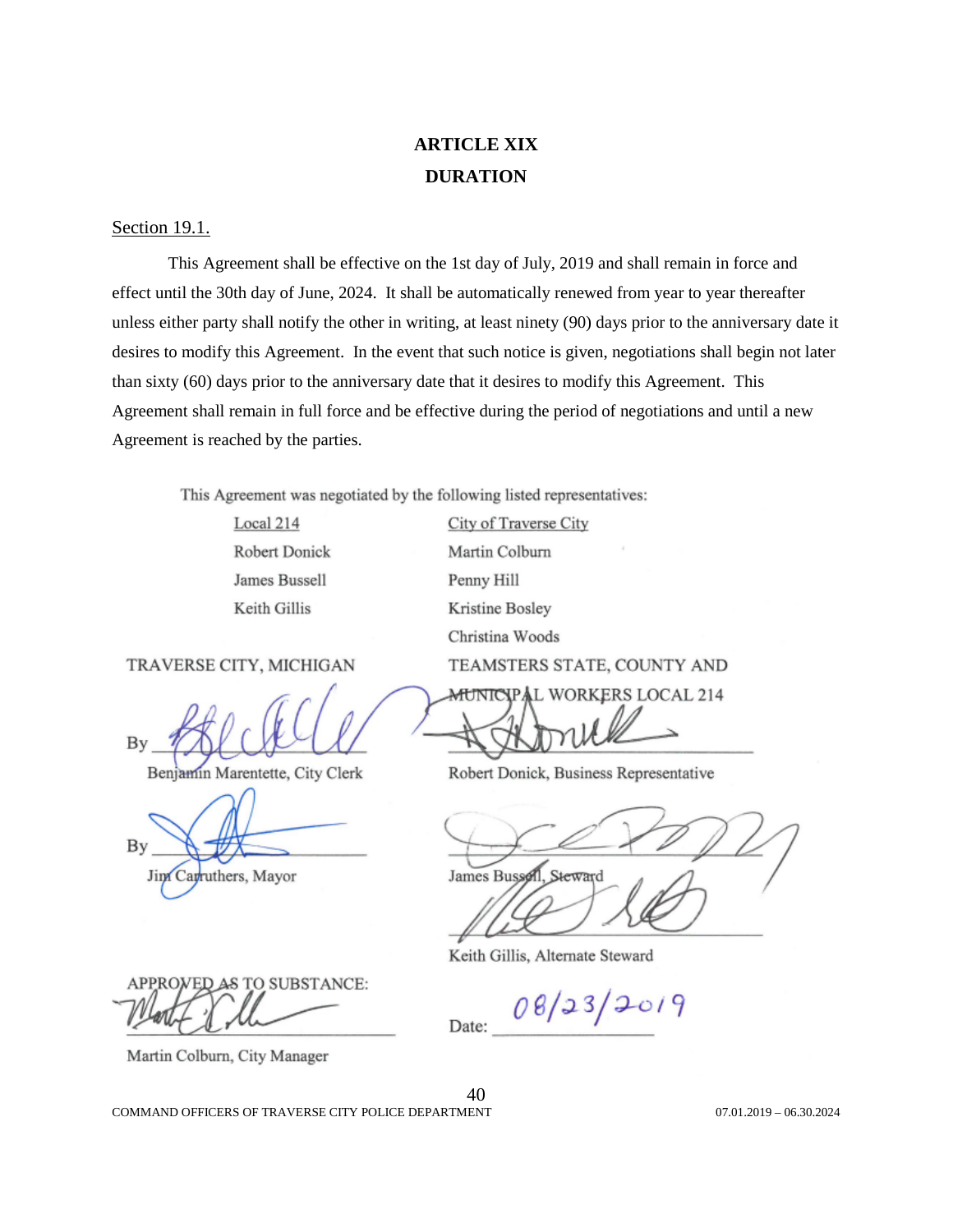# **APPENDIX "A" COMMAND OFFICERS ANNUAL SALARY**

<span id="page-40-1"></span><span id="page-40-0"></span>

| <b>Captain Rate of Pay:</b><br><b>Percentage Increase</b> |       | <b>Annual Salary</b> |  |
|-----------------------------------------------------------|-------|----------------------|--|
| July 2018 Wages                                           |       | \$82,314             |  |
| Effective July 1, 2019                                    | 2.50% | \$84,372             |  |
| Effective July 1, 2020                                    | 2.50% | \$86,481             |  |
| Effective July 1, 2021                                    | 2.50% | \$88,643             |  |
| Effective July 1, 2022                                    | 2.00% | \$90,416             |  |
| Effective July 1, 2023                                    | 2.00% | \$92,224             |  |
|                                                           |       |                      |  |
| l jeutenant Rate of Pav                                   |       | Annual Salary        |  |

| Lieutenant Rate of Pay. | Alliludi Salary |
|-------------------------|-----------------|
| Effective July 1, 2019  | \$75,935        |
| Effective July 1, 2020  | \$77,833        |
| Effective July 1, 2021  | \$79,779        |
| Effective July 1, 2022  | \$81,374        |
| Effective July 1, 2023  | \$83,002        |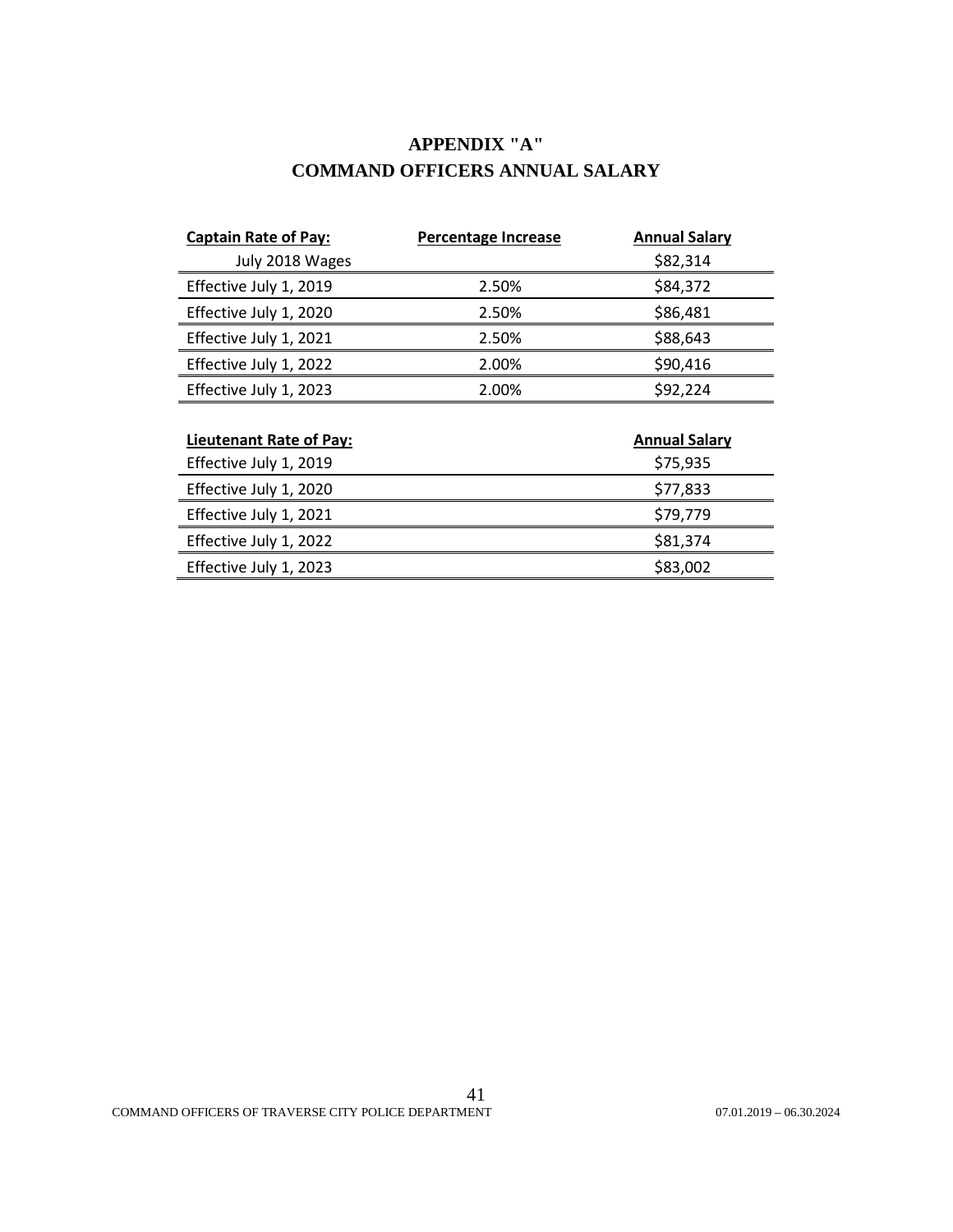# **APPENDIX "B" COMMAND OFFICERS ANNUAL STIPENDS**

# EDUCATION

<span id="page-41-1"></span><span id="page-41-0"></span>An annual stipend shall be paid the first payroll date in July and/or a pro-rated amount when the Captain first successful completion of the following:

| \$1,000 | School of Police Staff and Command                                                                                                                |
|---------|---------------------------------------------------------------------------------------------------------------------------------------------------|
| \$1,000 | Law Enforcement Executive Leadership Institute (LEELI) or                                                                                         |
|         | MCOLES certified Advance Police Supervision Course as                                                                                             |
|         | determined by the Chief of Police (maximum of \$1000 annually)                                                                                    |
| \$1,000 | Bachelor Degree from an accredited University in a related study.                                                                                 |
|         | or                                                                                                                                                |
| \$2,000 | Master's Degree from an accredited University in a related field of<br>study, such as criminal justice, police science and public administration. |
|         |                                                                                                                                                   |

*Only the highest level degree achieved shall be paid*

#### \*\*\*\*\*\*\*\*\*\*\*

# VOLUNTARY OFF-DUTY CARRY

Effective the first pay of July each year an annual stipend in the amount of \$250.00 (subject to all required deductions) shall be included for the voluntary off-duty carry of a weapon.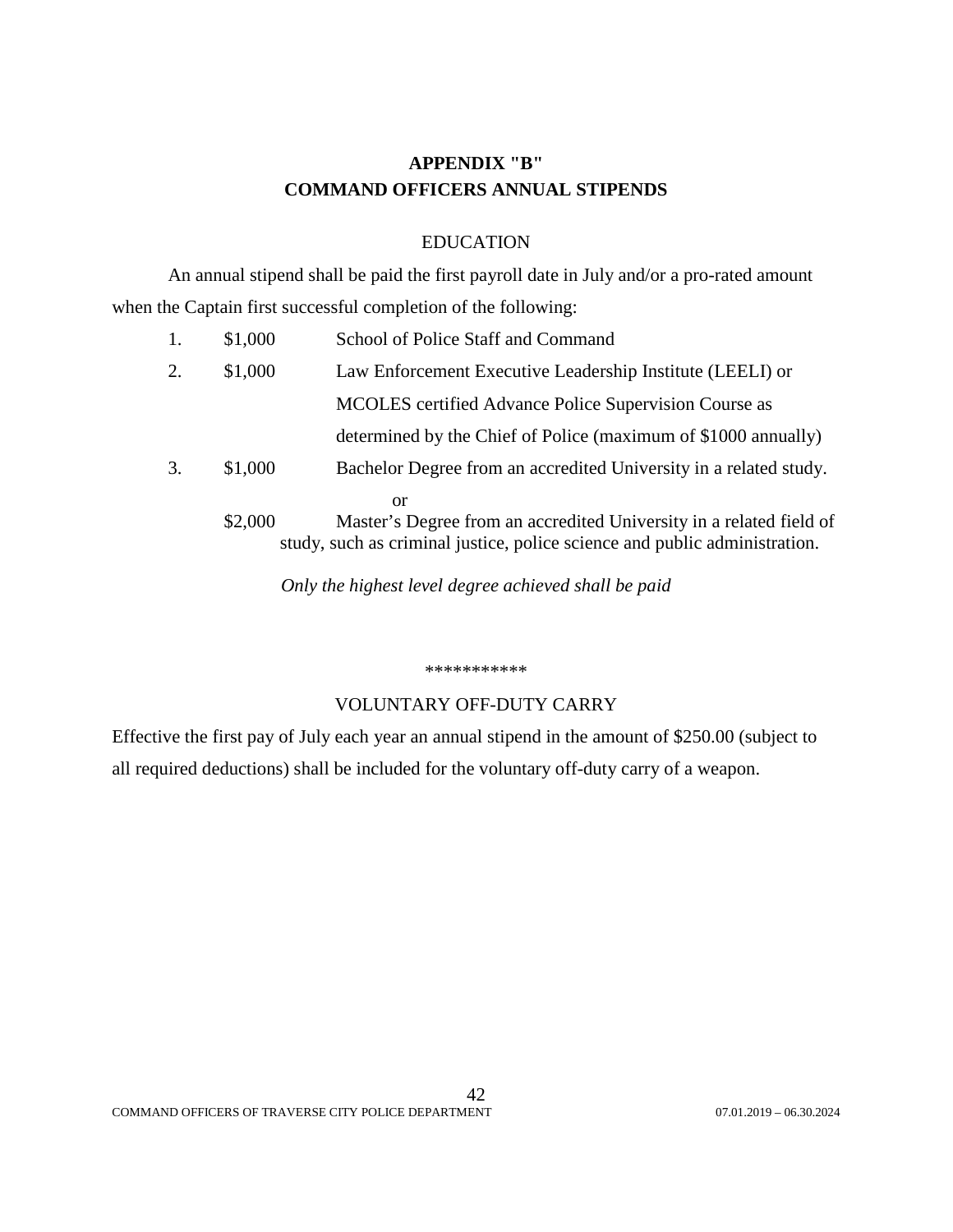index

#### <span id="page-42-0"></span>a

advance police supervision course, 41 agency shop, 7 agreement, 6 appendix "a", 40, 41 arbitrator's powers, 12 authorized payroll deductions, 23

#### b

bargaining team, 9 beneficiary, 37 bonds, 24 bulletin boards, 35

#### c

captions, 37 changes, 36 changes of address, 36 classification and rates, 23 collective bargaining unit, 6

#### d

days of work, 19 deduction of dues, 7 definition, 6 definition of a grievance, 11 dental and optical insurance, 30 disability pay, 25 discharge and discipline, 13 duration, 39

## e

education, 37 eparability and savings clause, 31

### f

funeral leave, 21

## g

gender, 37 grievance and arbitration procedure, 11 grievance form, 12

## h

holiday pay, 26

#### i

insurance, 27 insurance committee, 28 insurance premiums during layoff or leave of absence, 30 inter-local agreement, 10

## j

janitorial duties, 36

### l

labor conventions, 21 layoff, 15 leaves of absence, 20 legal assistance, 36 life insurance, 27 limitation of authority and liability, 10 longevity payments, 33 loss of seniority, 17

#### m

management's rights, 9 master's degree, 41 medical insurance, 27 medical insurance opt-out option, 28 mileage, 35 military leave, 20

#### n

no discrimination, 34 no strike clause, 10 notices of recall, 16 notification, 8

### o

43

off-duty carry, 41 order of recall, 16 overtime, 19